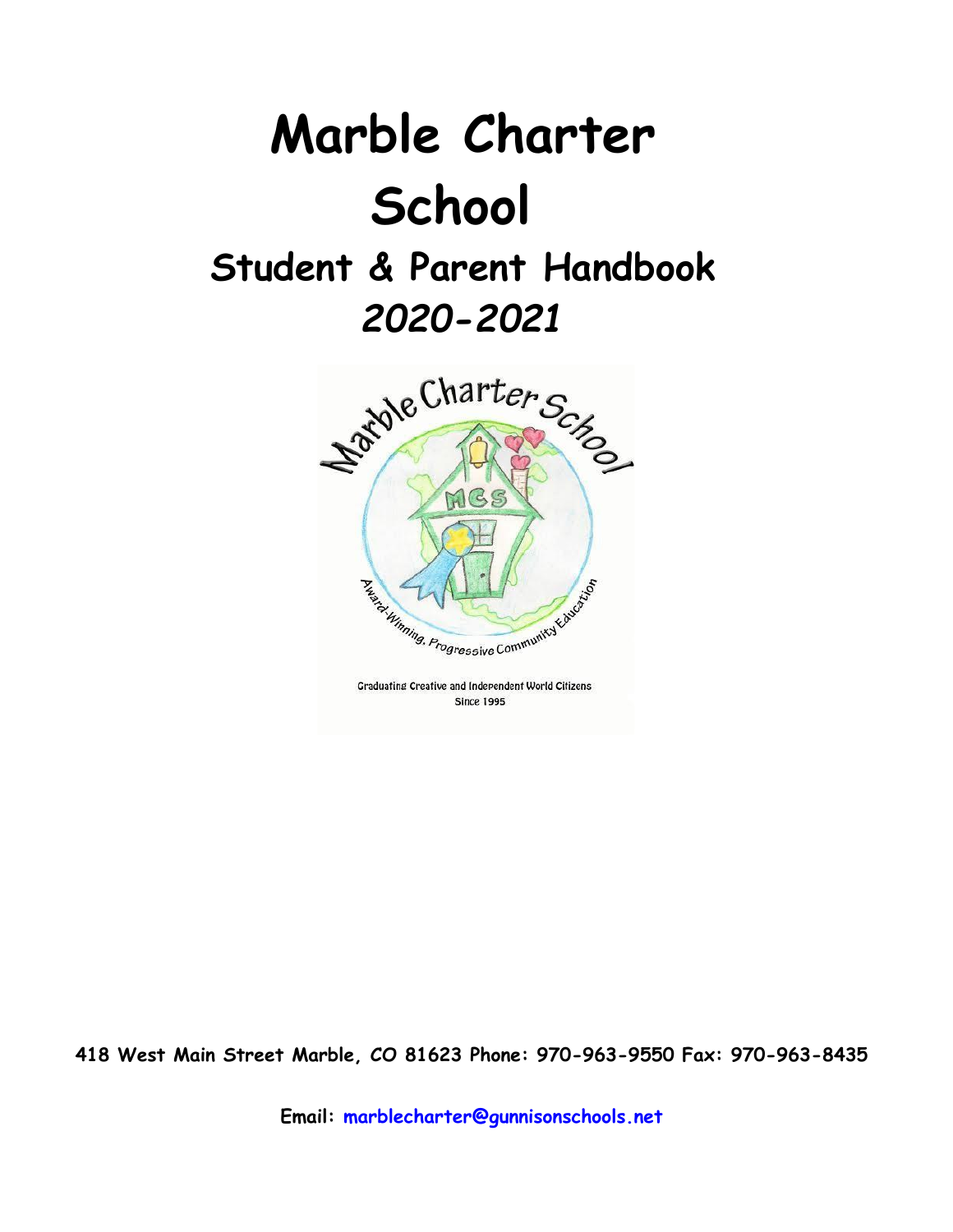### **MCS Staff:**

- **School Director & K-2 Lead Teacher**: Gina Mile
- **Staff:**
	- o **Gina Mile -** K-2 ELA and Math Teacher
	- o **Mary Lewis -** 3-5 Lead Teacher
	- o **Marja O'Connor -** 3-8 Spanish & 3-8 Science Teacher
	- o **Karly Anderson -** K-8 Art Teacher, Office, and Transportation Manager
	- o **Jaime Fiske -** K-2 Science, Social Studies and Spanish
	- o **Andrew Mile -** PE Teacher
	- o **Amy Rusby -** Special Services Consultant & CFO
	- o **Jen Cox -** Facilities and Operations
	- o **Ron Leach -** Transportation
	- o **Sonya Waller -** Special Services Aide
- **Summer Program**: Karly Anderson Director
- **Lunch Program Director:** Jen Cox
- **Lunch Assistant:** Severina Ramirez
- **Janitorial Coordinator:** Kristin Wahlbrink

### **MCS School Board**

**President:** Julie Leslie **Vice President:** Gary Langley **Secretary:** Jennifer Cox (Non-Board Member) **Board Members:** Ryan Vinciguerra Hawkins Siemon Francis Bogle Sasha Paris Amber McMahill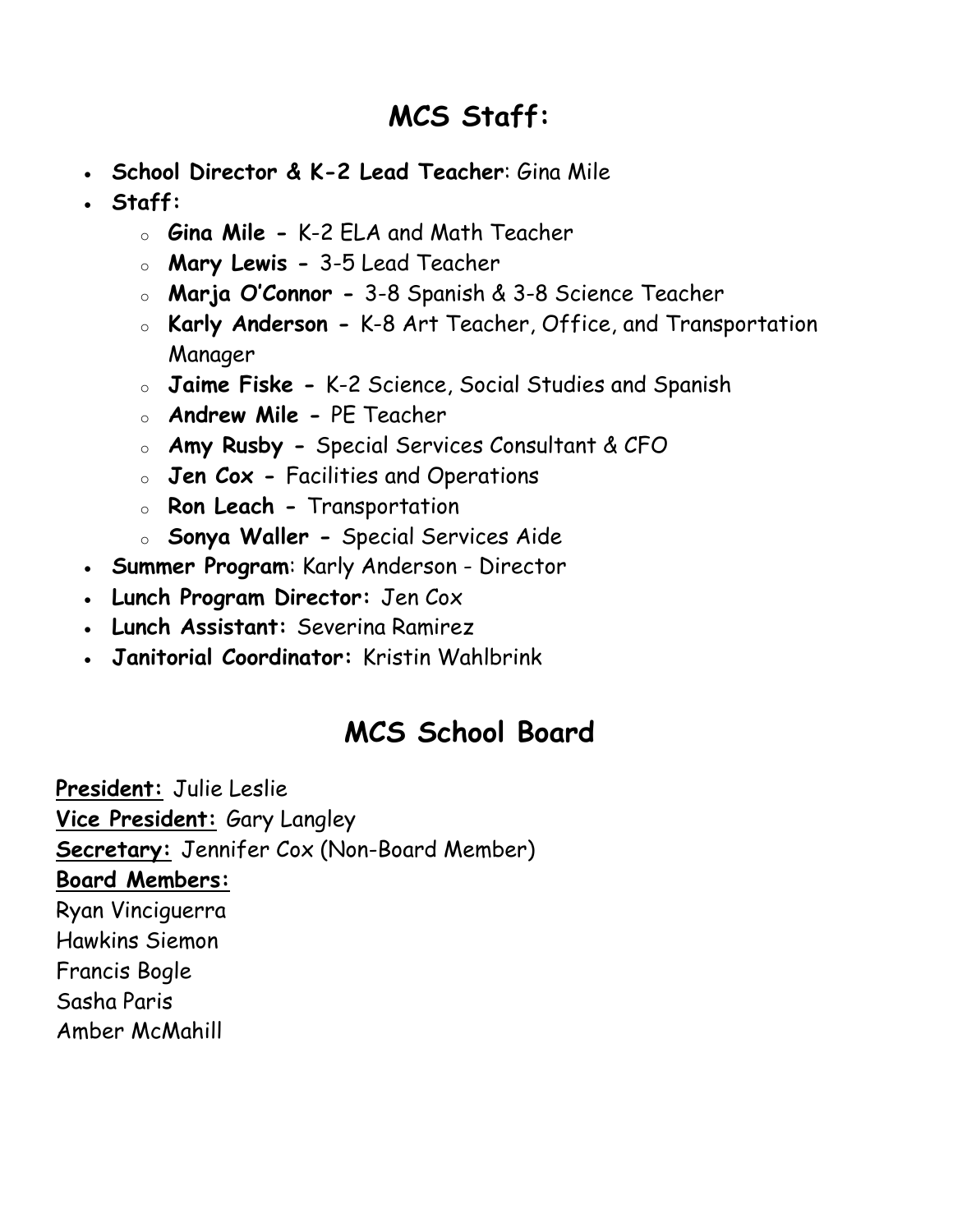### **Marble Charter School Mission**

Marble Charter School will teach a growth mindset in a unique and nurturing environment while exceeding state standards.

### **Philosophy of Marble Charter School**

We respect each child as a unique individual at the Marble Charter School. We believe that this promotes choice, trust, and independence. By creating a supportive learning environment, we help children reach their full potential, and we champion a growth mindset. We encourage the use of observation, questioning, and experimentation as a means of gaining knowledge. Our combination of personalized instruction in core academics with project-based learning allows students to develop their skills in a real-world setting.

### *The Marble Charter School will build student character by integrating our learning within the school and greater community.*

- **CURRICULUM**: Our curriculum is unique, in-depth, interactive & project-based to keep students engaged and passionate about learning.
- **ACCELERATED ACADEMICS**: Our staff knows each student well, and we work one-on-one and in small groups, accelerating students' learning rate. Our school consistently scores higher and shows more growth on standardized tests than the state average.
- **SUPPORT SYSTEM:** Our school is safe and nurturing, focused on teamwork & problem-solving. Our staff cares deeply for each student. We believe in the growth mindset - that every child can succeed.
- **FLEXIBILITY:** Our classrooms are multi-age with fluid grade levels, and we have a flexible yet challenging program that fits every child's needs, goals, & learning styles.
- **EXPLORATIONAL LEARNING:** We offer incredible outdoor education trips, extended learning trips, and opportunities to explore the world outside the classroom.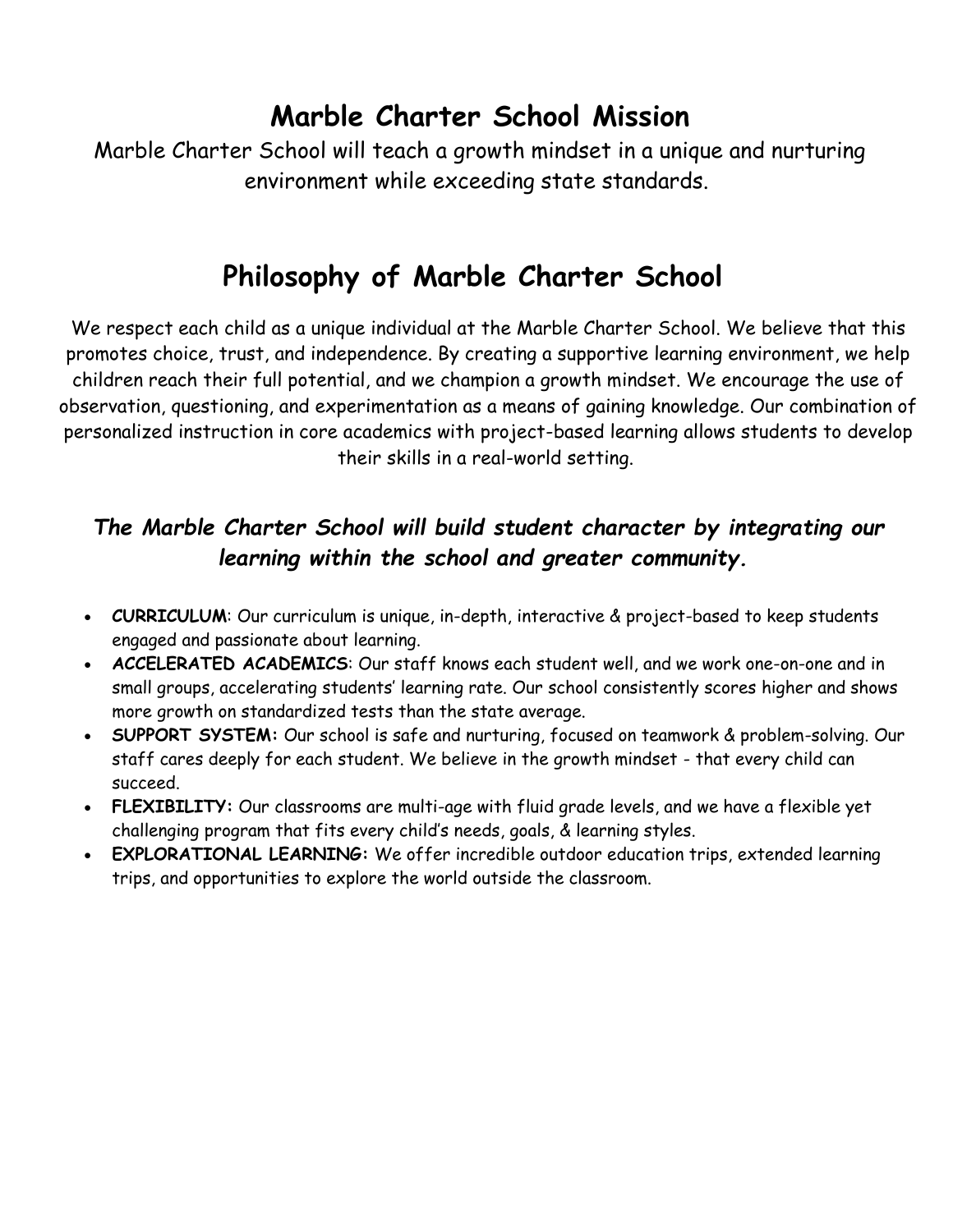### **The Habits of an MCS Scholar**

The five habits that will bring success – at MCS and in LIFE!

#### **A SELF-CONFIDENT MCS SCHOLAR IS/HAS:**

- **Academic Integrity**  organized responsible timely takes pride in work never cheats self or others - never shortcuts learning - high quality - always gives the best effort - has high grit; willing to keep tackling a concept/skill until mastered
- **Social Integrity:** takes care of him/herself takes care of others has sympathy for others shows empathy for others' situations - cares about others and takes an interest in them, even if they are different - contributes to positive class & school environment - encourages others; - works well with others; valuable team member - plays well with others; team player - uses right teamwork strategies.
- **Effective Communicator:** speaks & writes clearly succinct; speaks to the point open-minded approach - excellent & discerning listener - gives respectful & thoughtful responses - responds intelligently - explains, compares, contrasts - analyzes, synthesizes - evaluates, critiques, questions persuades
- **A Problem-Solver:** finds solutions to conflicts & obstacles approaches difficulty with ideas, positive attitude - always gives strong effort - has high perseverance & grit over long periods - never quits - sees failure as an opportunity - faces fears; doesn't let fear stop them.
- **Creative/Intuitive:** original resourceful imaginative perceptive insightful sensitive discerning - thinks outside of the "box"

### **Marble Charter School Students will:**

- **1. Treat people, themselves, and school property with respect.**
- **2. Always use polite manners at school.**

**3. Follow reasonable requests from all school staff for the safety of all.**

**4. Leave electronics at home or turn in to staff members upon arrival at school, if needed, after school.**

**5. NOT bring guns or weapons (including pocketknives) on school grounds. Students must be, by Colorado law, expelled if in possession.**

**6. NOT bring tobacco products or drugs (other than prescribed medication) on the school grounds.**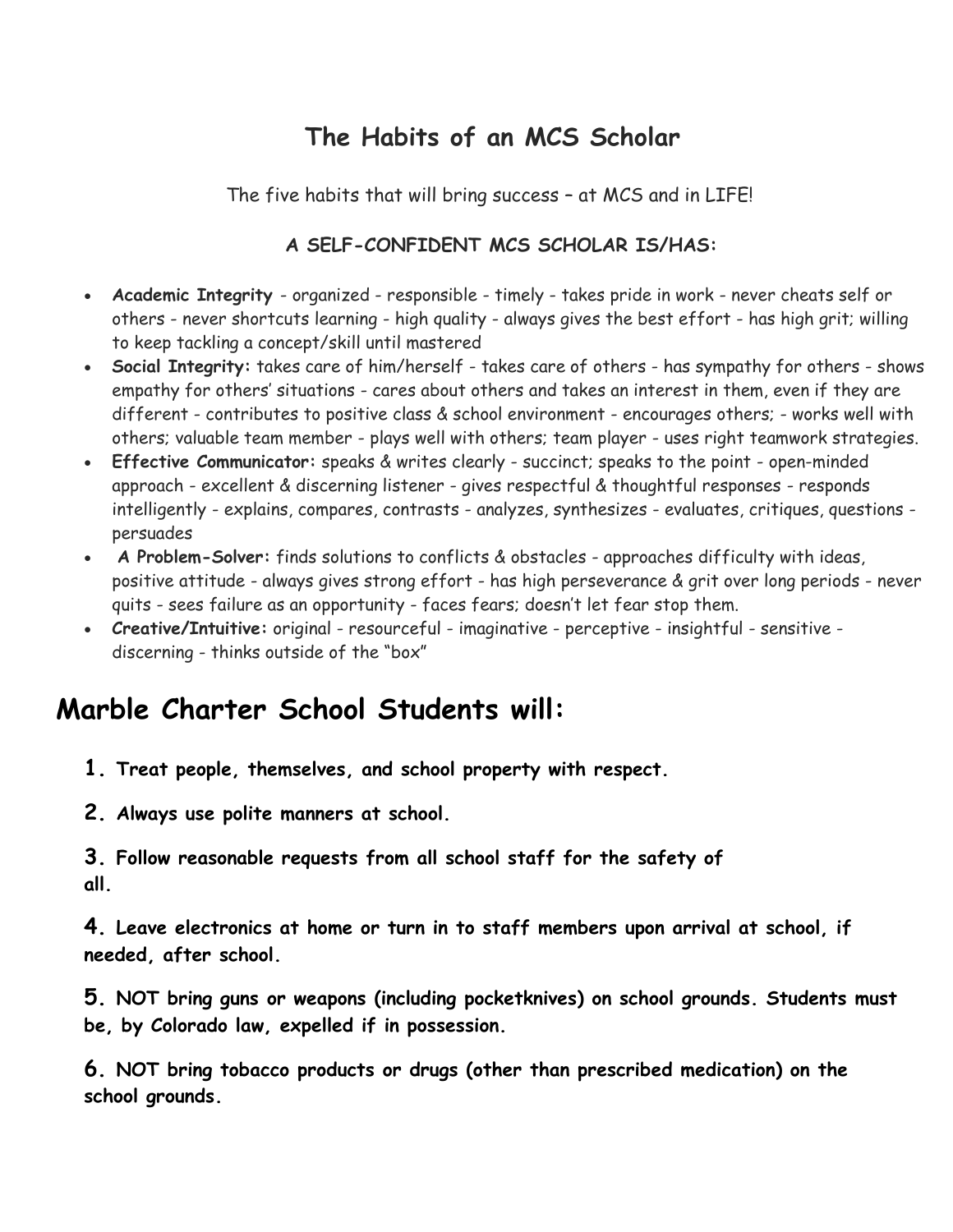# **Marble Charter School History**

Marble Charter School is a public, K - 8th-grade charter school under the Gunnison Watershed School District, nestled in the heart of Marble, Colorado. Our charter was granted in 1995 when parents and community members sought to open a local, communityoriented school in Marble.

Marble Charter School provides student-centered, multi-age classrooms. Teachers know their students and their families and can challenge and support each student as they learn deeply, progress at their own pace, and pursue their passions. We believe in a growth mindset; everyone can learn, provided they practice, and focus on their goals. We believe in experiential education; we frequently travel outside our school doors, whether venturing down the road to the lake or across the country. We provide students with hands-on, real-life learning scenarios. MCS meets or exceeds state requirements in all measurable areas for both our elementary and middle grades.

### **Marble Charter School Graduates**

Our graduates are articulate, involved citizens of the world who self-advocate and understand the value of effort, practice, and quality work. Our students care for one another and advocate for those who are younger or less experienced. MCS students can teach what they know to others, speak in front of large groups, ask specific questions, and think about their place in the world and how they can make a difference. MCS is a great place to learn!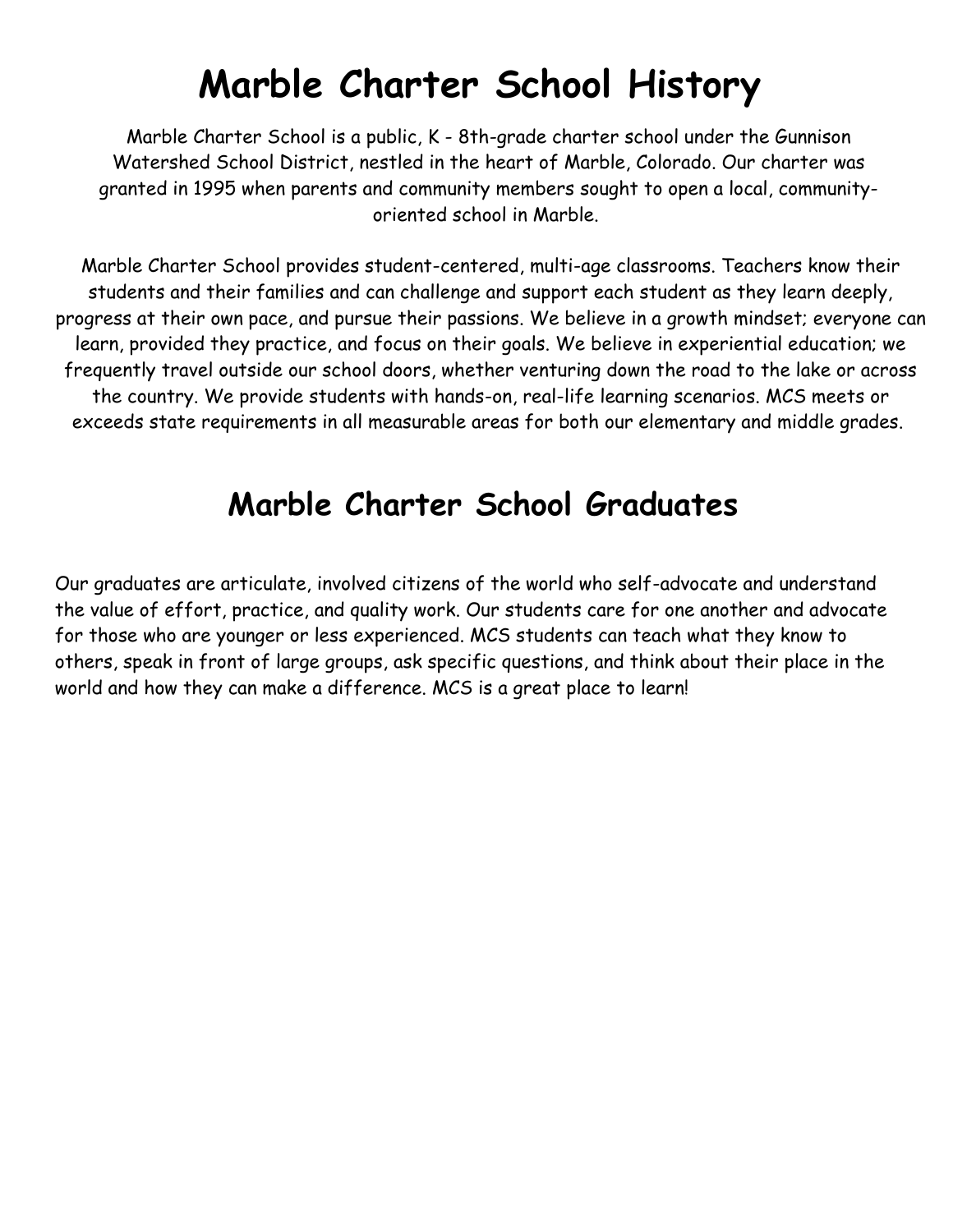# **Tips for Success**

We are eager to support your child in reaching his or her maximum potential. The following tips are ways that you can help your child be successful at school.

1. At every possible opportunity, help your child approach school, learning, and homework – and every aspect of life - with a growth mindset. Let us know if you would like more information.

2. It is easier to learn when you are well-rested and fed, so try to ensure that your child gets enough sleep and has eaten a substantial breakfast.

3. Send healthy snacks, such as fruit, nuts, granola bars, jerky, yogurt, etc., with your child each day. Each child should have a water bottle at school. MCS has a strict food policy (see attached) Sweets, candy, sugary sodas and drinks, and caffeinated beverages are not allowed at school. Sugar generally causes a surge of energy, but then a predictable crash, that can interfere with learning.

4. Check that your child's lunch is nutritious if you do not use our lunch service. Our lunch service consists of one offering each day for \$3.00 per meal. Lunch menus are distributed at the beginning of each month. If you do send lunch with your child, please ensure that it requires minimal preparation.

5. Keep us informed about how your child is doing at home. For instance, if homework is taking an excessive amount of time to complete or causing frustration, please let us know so we can alter assignments. Let us know if there are disruptions to family life that might affect academic progress.

6. Bring extra clothes to put in your child's cubby, for instance, a t-shirt, sweatpants, and sneakers, so your child has backup outfits in case they get wet or dirty playing outside. Students will be outside every day.

7. Check that your child picked out appropriate attire for school. A student should not wear haltertops, short shorts, or very tight clothes to school. Clothing should not advertise drugs, tobacco, or alcohol. Our biggest challenge at MCS is having each child outfitted for outdoor play and the weather of the season. Our students run through the woods, so sturdy shoes are necessary. Flip flops or high heels are dangerous.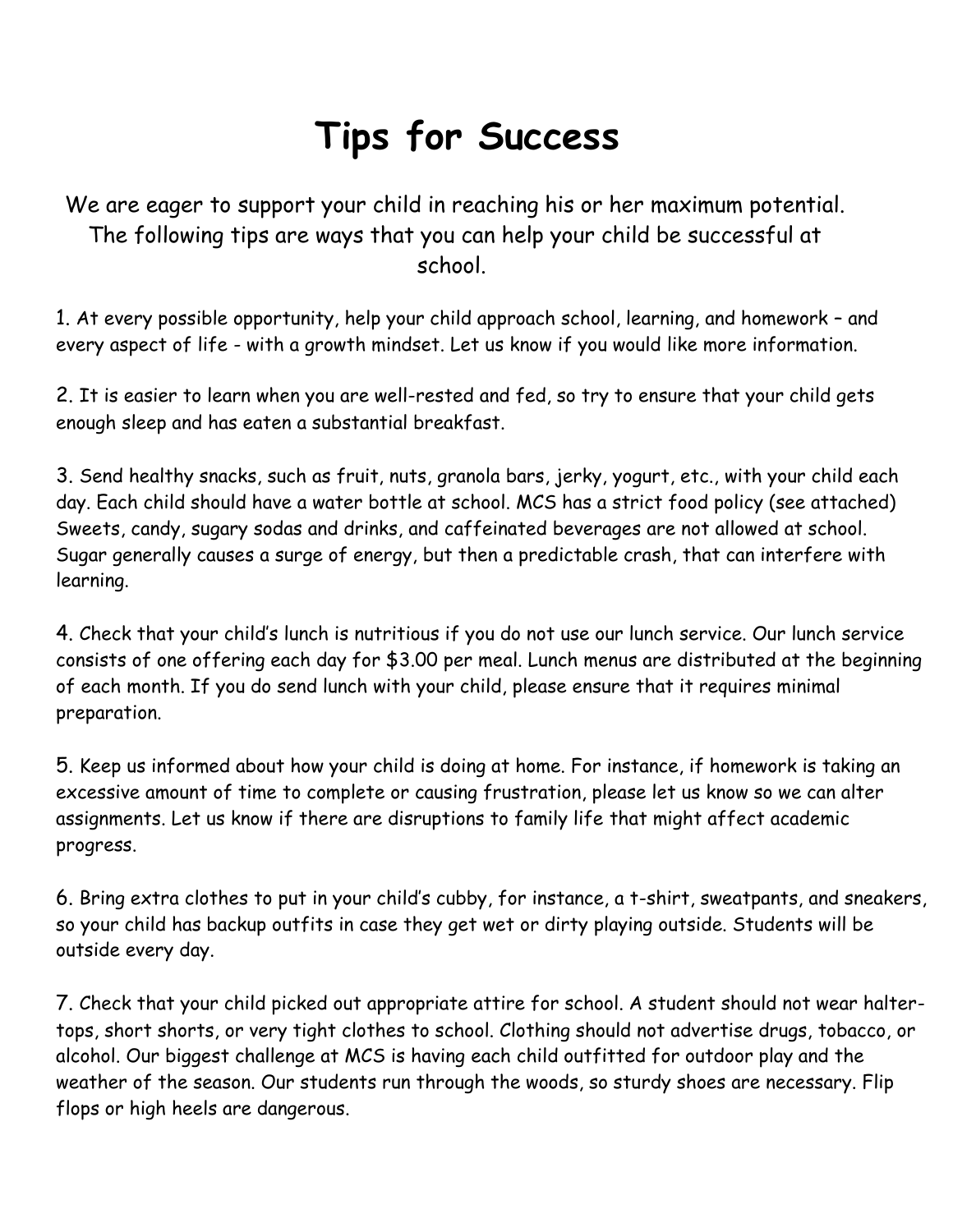8. Check with your child about homework assignments. Each teacher will craft homework opportunities that will extend the projects that students are working on in class, and some homework is necessary to practice difficult skills. Please let your child's teacher know if they are getting too much homework or not enough. Provide the students with a flat surface, good lighting, and a place to study when doing schoolwork.

**9. Get involved in our school, so together, we can make it the best it can be. There are many opportunities to volunteer, including attending our MCS school board meetings, assisting in the classroom, maintenance tasks, supervising at lunch, and much more. We need you, so please tell us how you would like to share your talents.**

10. Attend parent/teacher/student conferences to celebrate your child's achievements and help plan your child's educational program. Your participation in your student's school is the number one factor in his/her success.

#### *We cannot do it without you!*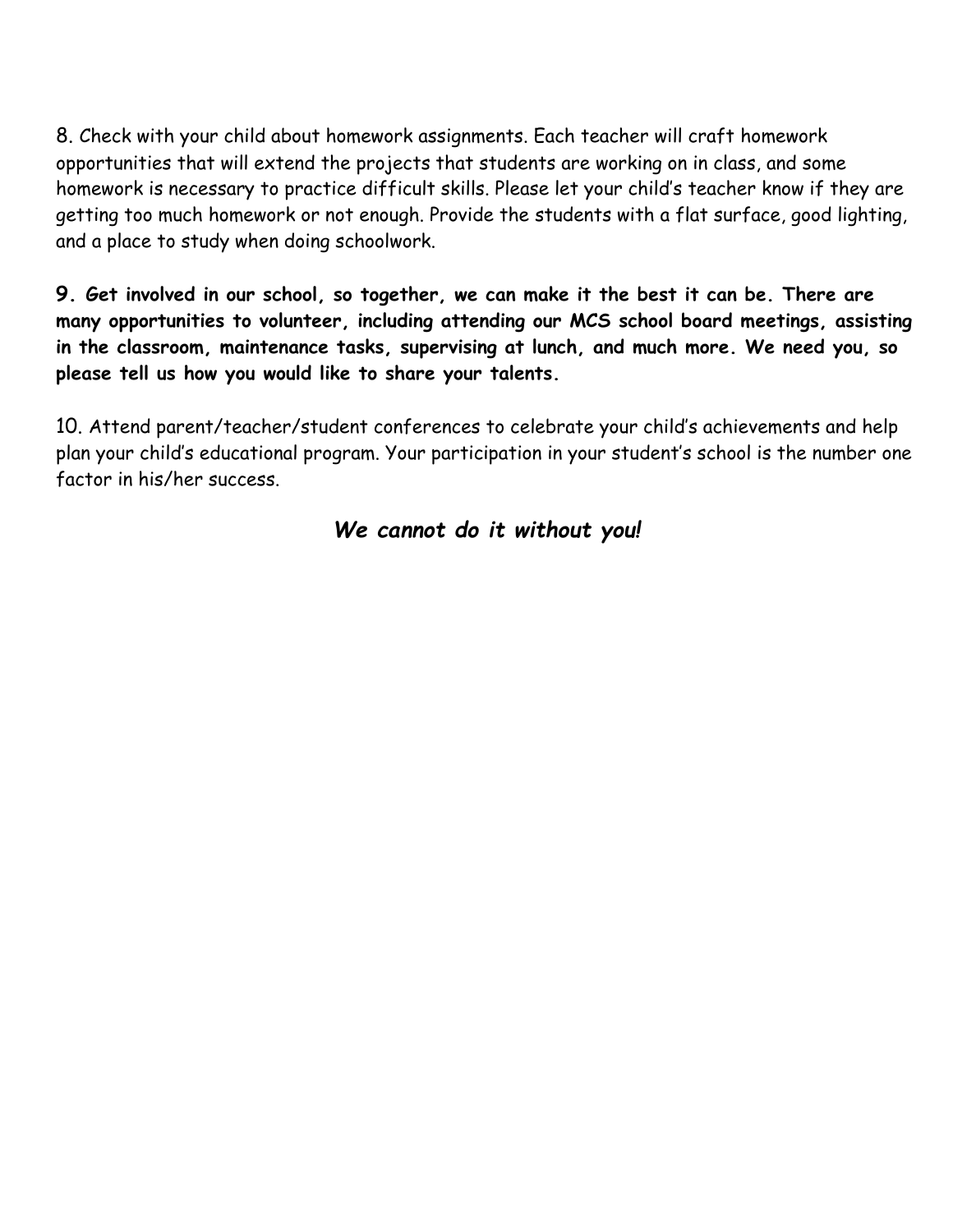### **MCS School Bus Information**

**MCS Transportation:** We have three buses, a 20 passenger Bluebird, a 42 passenger Bluebird, and a 14 passenger Activity Bus. All vehicles have automatic chains, and we install snow tires on our buses before winter. The Gunnison Watershed School District maintains our buses.

- **Absences:** If your child is not at his/her bus stop at the scheduled time in the morning, we will assume that your child is not attending school or is getting a ride into school on that day and continue with the bus route. We recommend arriving at your bus stop five minutes before the scheduled pick up. *Please contact the MCS Office at 963-9550 or email Karly Anderson (kanderson@gunnisonschools.net), as soon as possible, to let us know if your child will* **not** *be on the bus in the morning or afternoon. Leave a message when necessary!*
	- o **Changes in Schedule:** If there is a delay or change in schedule due to weather, road conditions, or problems with the bus, we will contact you as soon as possible. Our first concern is the safety of our students. During adverse driving conditions, we may drive very slowly and thus ask your patience if we are not on time.
- **Bus Safety:** Statistically, most accidents occur when students are loading and unloading from the bus. Encourage your child to wait a safe distance away from the road for the bus. Remind your child/ren to wait until the bus has completely stopped, and the driver has opened the door before approaching the bus. The driver will give the child a hand signal to let the child know it is safe to board the bus. Remember; DO NOT run towards the approaching bus. When unloading from the bus, students who are crossing the road should wait for a hand signal from the driver, letting them know it is safe to pass. Students should walk at least ten feet in front of the bus when crossing the road.
- **Bus Rules:** Below in the "MCS Rules & Regulations" section is the list of bus riding instructions for our school district. The purpose of these rules is to establish a safe and orderly environment so that the driver can concentrate on driving rather than student management. We provide students and parents a copy of these rules that must be signed and returned to MCS.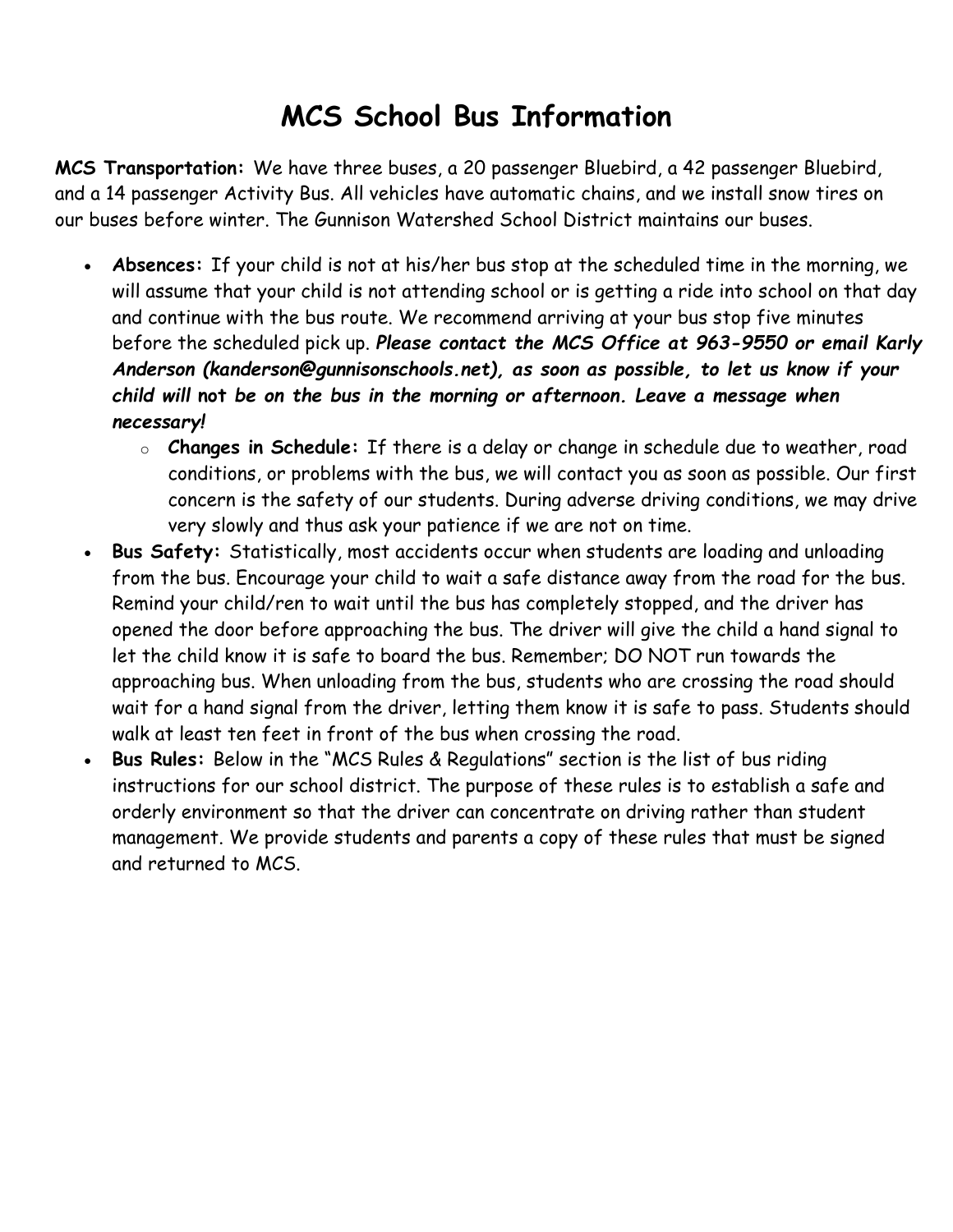### **MCS LUNCH PROGRAM & FOOD POLICY**

MCS is immensely proud to offer healthy, homemade hot lunches when possible. The cost of a school lunch is \$3.00 per day. We ask that you pay towards your lunch account in advance (as we have to purchase groceries), so please look over the menu with your child(ren) to help determine how much money you would like to pay toward their lunch account for the upcoming month. At the end of each month, each family's lunch account will be adjusted according to the actual number of lunches that have been eaten during that month. At that time, an email will be sent showing the remaining lunch account balance, or an invoice will be attached if you have a balance due. We ask that prompt lunch payments be made to MCS to ensure that our lunch program can remain sustainable! Please make checks payable to **Marble Charter School with Lunch Program** in the memo.

We do offer a free and reduced lunch program. Each MCS Family will receive an Economic Data Survey to complete and return. This survey is used by the school district to determine if families qualify. Each family will be contacted individually, telling them whether they have or have not met the program requirements.

The MCS lunch program receives tremendous support from the volunteer staff. If you would like to consider volunteering for the lunch program, please contact the school or Jen Cox at 963-9550.

**Due to our COVID-19 Hybrid Learning schedule and restrictions, the MCS lunch program is still being developed. Weekly/monthly menus will be emailed to parents as soon as they become available.** 

#### **Marble Charter School Food Policy**

At MCS, we strive to provide healthy, homemade lunches for our students. We teach the students how to make good choices in their diets, which helps them thrive as they grow. We aim to buy products and ingredients of the highest quality possible. These are the rules we follow in the kitchen:

. Local and organic as often as possible, protein, veggies and fruits every day, NO artificial ingredients, NO artificial colorings, NO high fructose corn syrup and, low sugar content (natural or added).

We use these guidelines beyond the lunchroom, both at school and all school functions. As parents, we hope that you will help support healthy choices when packing your child(ren)'s lunch and snacks. We have also included some lunch and snack ideas. Thank you!

#### **Birthdays and special events:**

We would like to ask that parents **DO NOT** send food or treat with your children for birthdays or special occasions. Not all families desire or can do this to keep things fair. We ask that you speak with your child's classroom teacher if you wish to share a healthy, homemade treat for your child's birthday.

**REMINDER: Soda, sports drinks, ice cream, cookies/cake, and candy ARE NOT allowed at school except during approved special events.**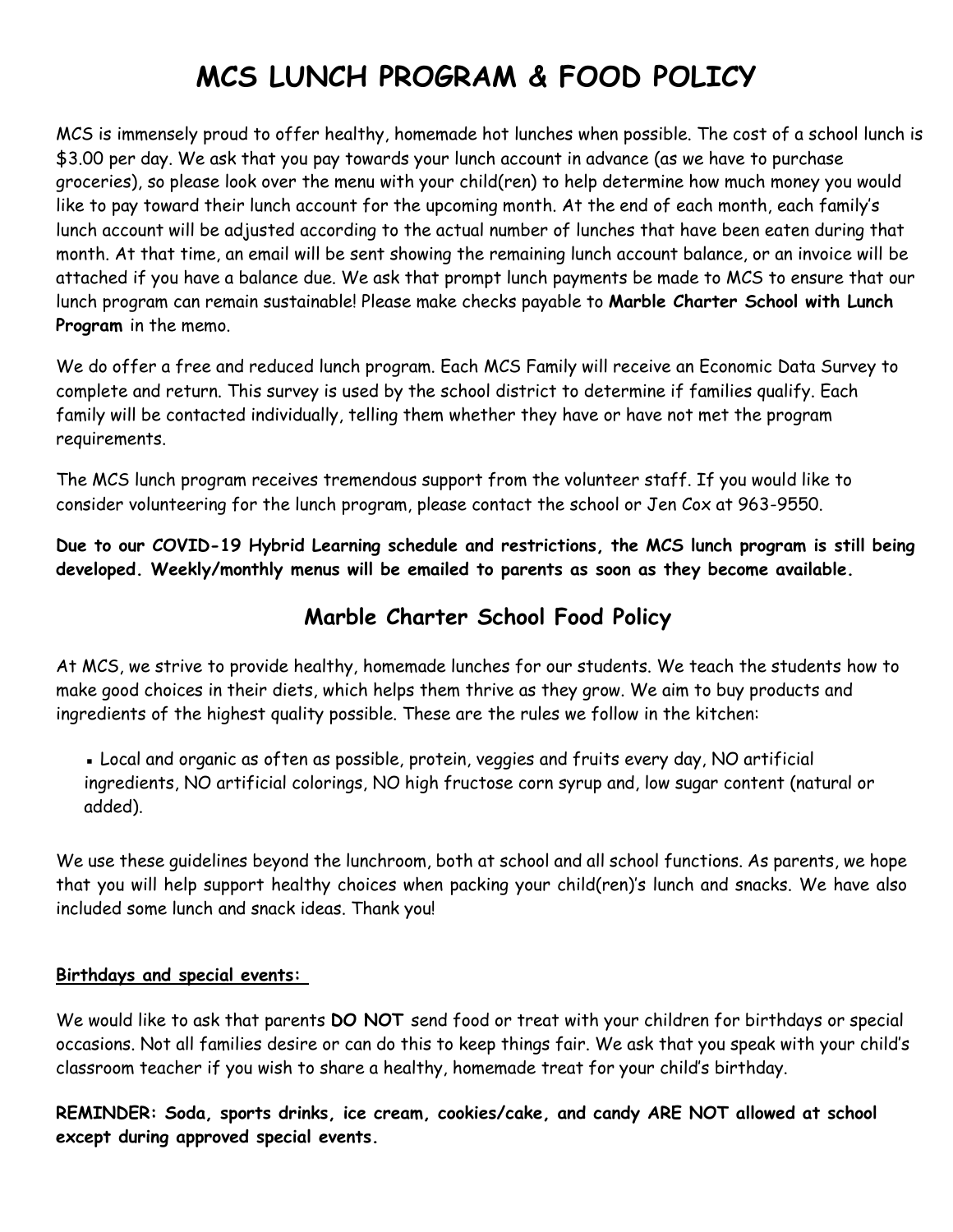### **Food for Thought!**

- Oatmeal in a thermos with coconut oil or butter, raisins, nuts, seeds, and a little splash of maple syrup
- Peanut butter or almond butter with crackers, celery, apples
- Yogurt—try plain yogurt and add frozen fruit to cut down on added sugar (use little ice packs to keep cold)
- Cheese sticks
- Hard-boiled eggs
- Nuts, seeds, and dried fruit mixes
- Hydrating foods—cucumber, melon, strawberries, greens
- Protein-rich foods—beans, meat, fish
- Hot soups in a thermos on chilly days
- Whole-grain bread
- Avocados
- Colorful veggies—tomatoes, sweet potatoes, carrots, leafy greens
- Fruits—blueberries, strawberries, bananas, apples/applesauce, oranges
- Healthy energy bars and cereal bars
	- o **Protein-rich** snacks and lunches help keep energy levels up.
	- o Look for foods with **low sugar** content and little or no added sugar. Make sure any added sugar is GOOD sugar!
	- o **Whole foods** are the best foods. Avoid processed foods when possible.
	- o **If your kids are not drinking enough water, try a slice of lemon/lime or herbal teas (without caffeine), either hot or cold.** Avoid energy drinks—they are full of caffeine & sugar, and many have artificial flavors and colors.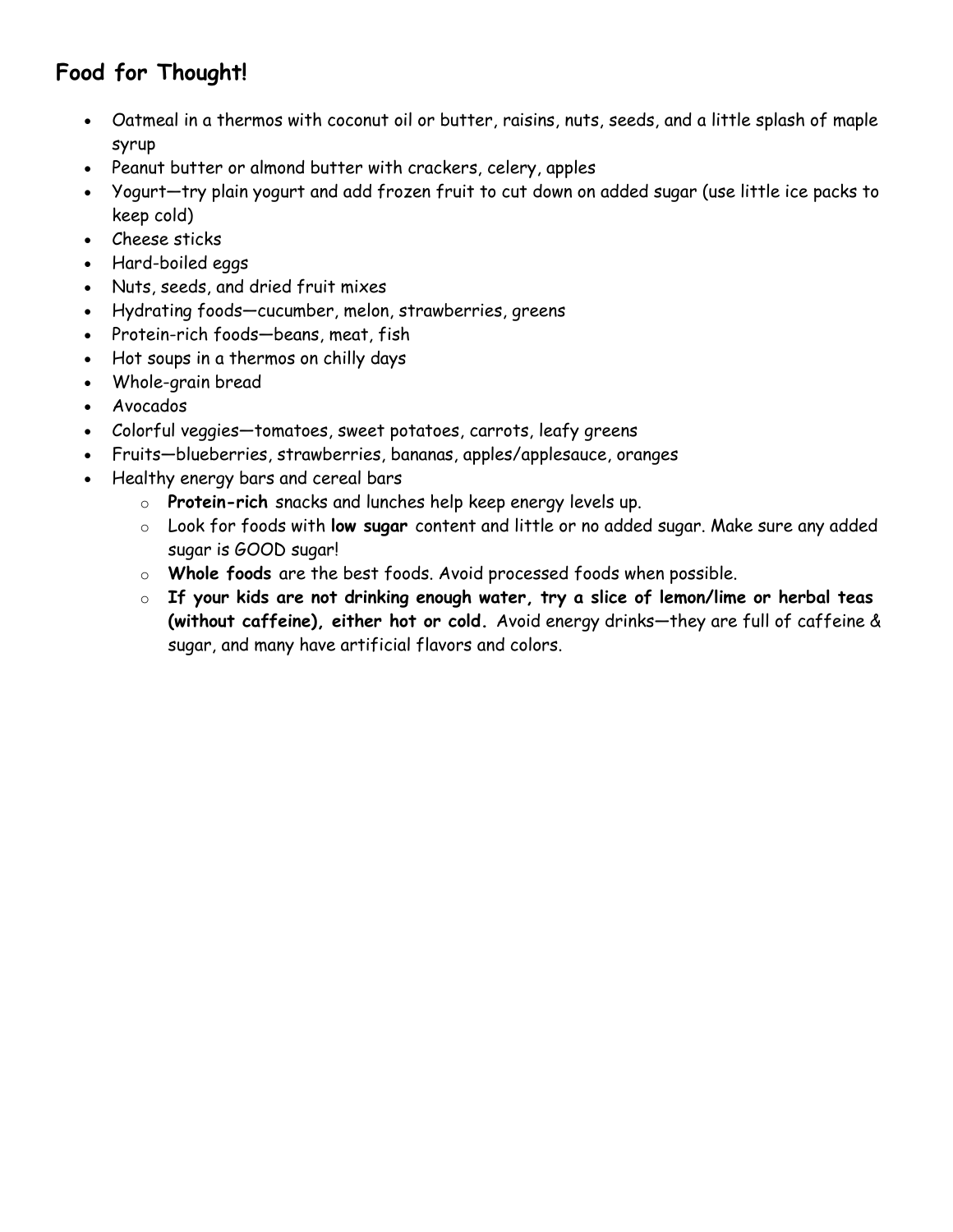### **MCS POLICIES AND GUIDELINES**

### **Behavior Modification**

**Occasionally students need guidance concerning their behavior. Learning opportunities are created this way. The focus of this guidance promotes student choices that maintain a safe and successful learning environment, adding to a child's "toolbox" for dealing productively with social situations. Parents are a vital part of helping children make thoughtful behavior choices; thus, we welcome your suggestions and support. Most behavior obstacles are solved by using a mediation method. If more than one student is involved in an altercation, a peer leader will follow the six-step mediation process between students (see "Positive Outcomes through Mediation"). If this approach is not successful, or the behavior is causing serious disruption to our learning environment, a staff member will become involved, implementing the following "Disciplinary Management Process".**

### **Positive Outcomes through Mediation**

*Remain objective and listen! Follow the steps. If needed, reverse the process so both parties can communicate their feelings and needs.*

#### **A person requesting the mediation:**

1. State objectively what the concern is. Begin with something like, "When you said..." or "When you did..."

2. Be specific about the feeling. "I felt...angry, disrespected, sad, annoyed, hurt, etc."

3. Be clear about what you need from the other person. "I would like to ask that next time you..." OR "What I need from you is..."

#### **Response from the other person:**

- 1. Acknowledge the behavior. "I did say that, or I did do that."
- 2. Validate the feeling. "I can understand that you felt..."
- 3. Agree to the change. "The next time, I will do things differently by..."
- It takes courage to admit when our actions have caused pain in another person.
- It takes even more courage to try to change our behavior!

*Thank you for caring enough to engage in mediation to improve communication!*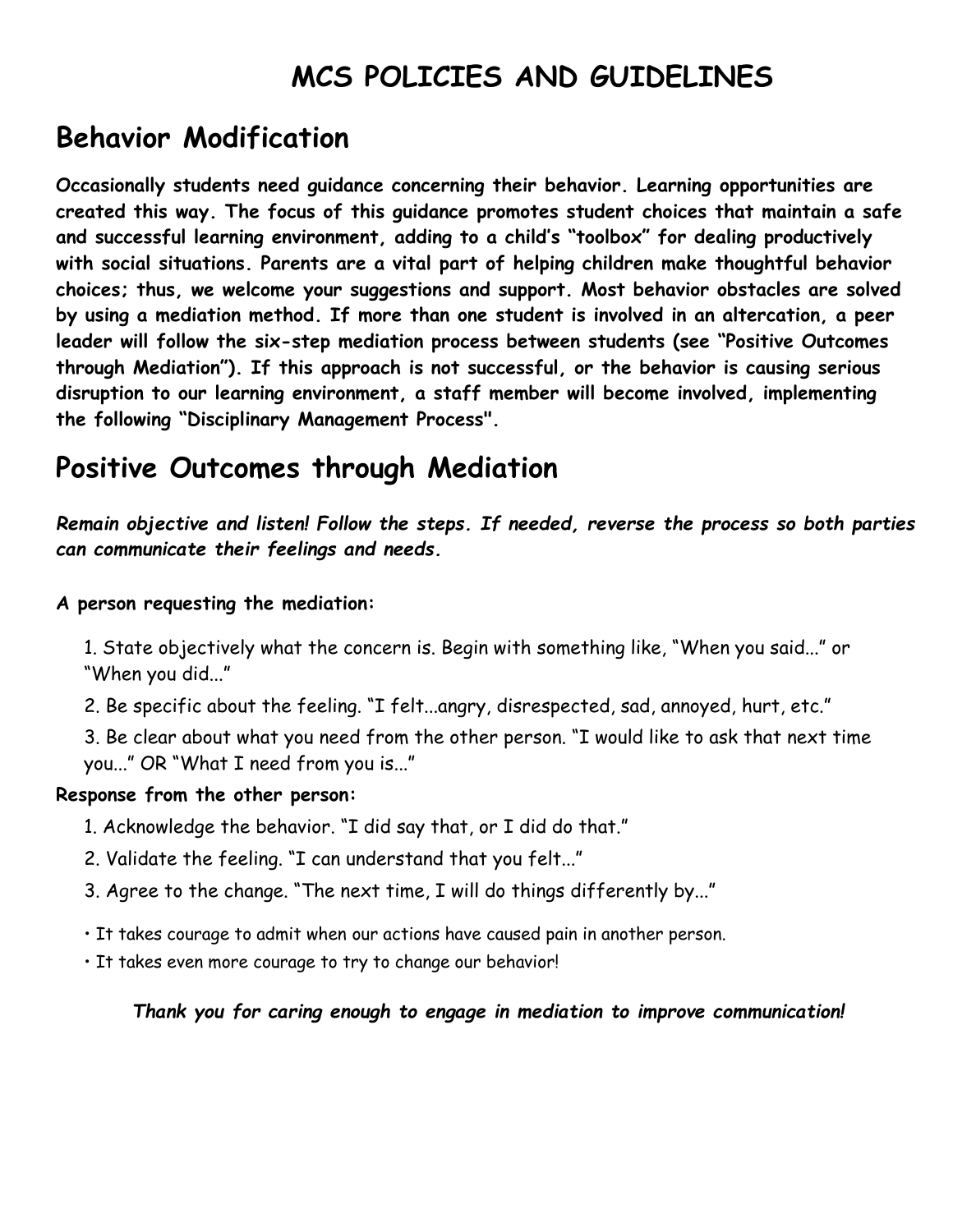### **The Disciplinary Management Process**

The discipline policy of MCS involves a disciplinary process of five levels. If a teacher is having difficulties with a student, the teacher should address the situation promptly. (To the greatest extent possible, we will try to resolve discipline situations at the classroom level). Problems of a more severe nature will be handled immediately at Level 4. Examples of Levels 4 and 5 would include but are **not limited** to overt defiance towards a teacher, vandalism, fighting, repeated truancy, theft, threats, and possession of illegal substances or weapons.

Level 1: Student and Teacher: The teacher makes every effort to solve the problem by direct contact with the student.

**Level 2**: Student, Teacher, and Parents: The student's teacher involves the student's parents in search of a solution to the problem.

**Level 3:** Student, Teacher, Parents, and Director: A student with repeated serious infractions will have a behavior modification contract established and signed by all parties.

**Level 4**: Student, Teacher, Parents, and Director: Possible actions include suspension, program change, behavior contract, in-school suspension, and restriction from school activities.

**Level 5**: Student, Parent and Director: A parent conference is mandatory at this point. Suspension and expulsion are potential for all major offenses. The Gunnison Watershed School District (GWSD) Superintendent and MCS School Board will be notified that a student is at Level 5. (Please reference GWSD policies and Board-approved regulations containing the letters "JK" and "JICH" in the file name- when applicable)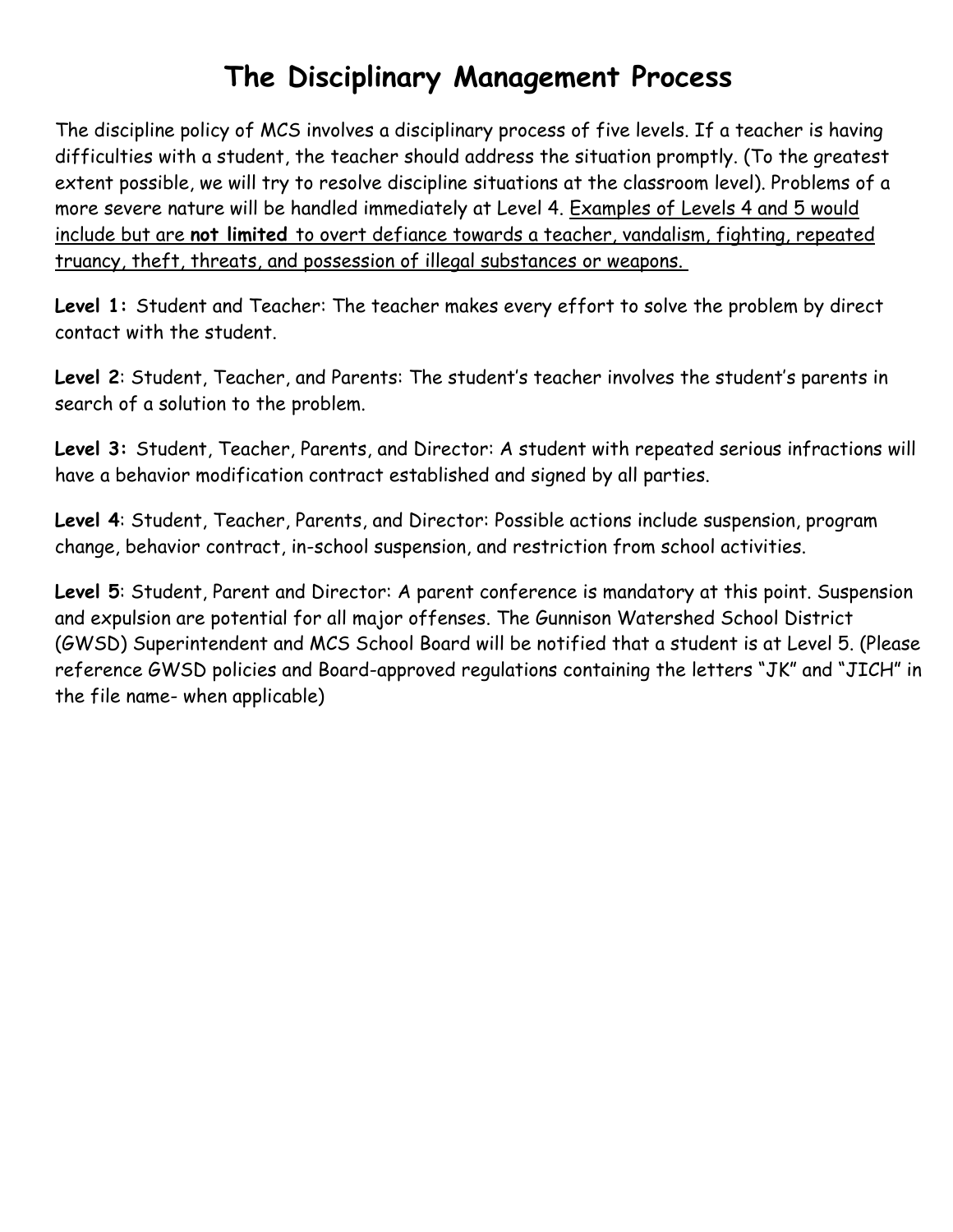### **Grievance Policy for Marble Charter School**

Should a Parent, Member of the Staff, Director, or Board Member be unable to resolve an issue with an individual of the Marble Charter School, the following process will help to resolve the issue. We will use the six-step mediation process to resolve conflicts.

If a **Parent** or **Student** has an issue with a **Teacher**, efforts will be made to resolve the problem through the mediation process. If the individuals are unable to resolve the issue at hand, the Director will meet with the parent or student and teacher and work to solve the problem. Should that fail, two members of the Board will meet with the parent or student and teacher. The same is true if a **Parent** or **Student** has an issue with the **Director**. If necessary, another meeting will occur with the Director, the designated members of the Board, the parents, and any other representatives suggested as relevant. The members of the Board will mediate a solution, write the outcomes, and ensure that the issue has been resolved. All disputants will sign the outcome as resolved.

If a **Teacher** has an issue with a **Parent**, the teacher and parent will meet with the Director to resolve the issue through the mediation process. The Director will write up the nature of the grievance and offer all parties copies of the outcome. If the matter needs further discussion and further resolution, two members of the Board will mediate with the Director, Teacher, and Parent. The Board members will write up the findings and recommendations for the situation. Should further mediation be required, we will use a neutral party that is agreeable to all.

If the conflict resolved that any of the parties leaves the Marble Charter School community, two Board members will conduct an Exit Interview. This will help to make improvements in the Marble Charter School's policies and practices.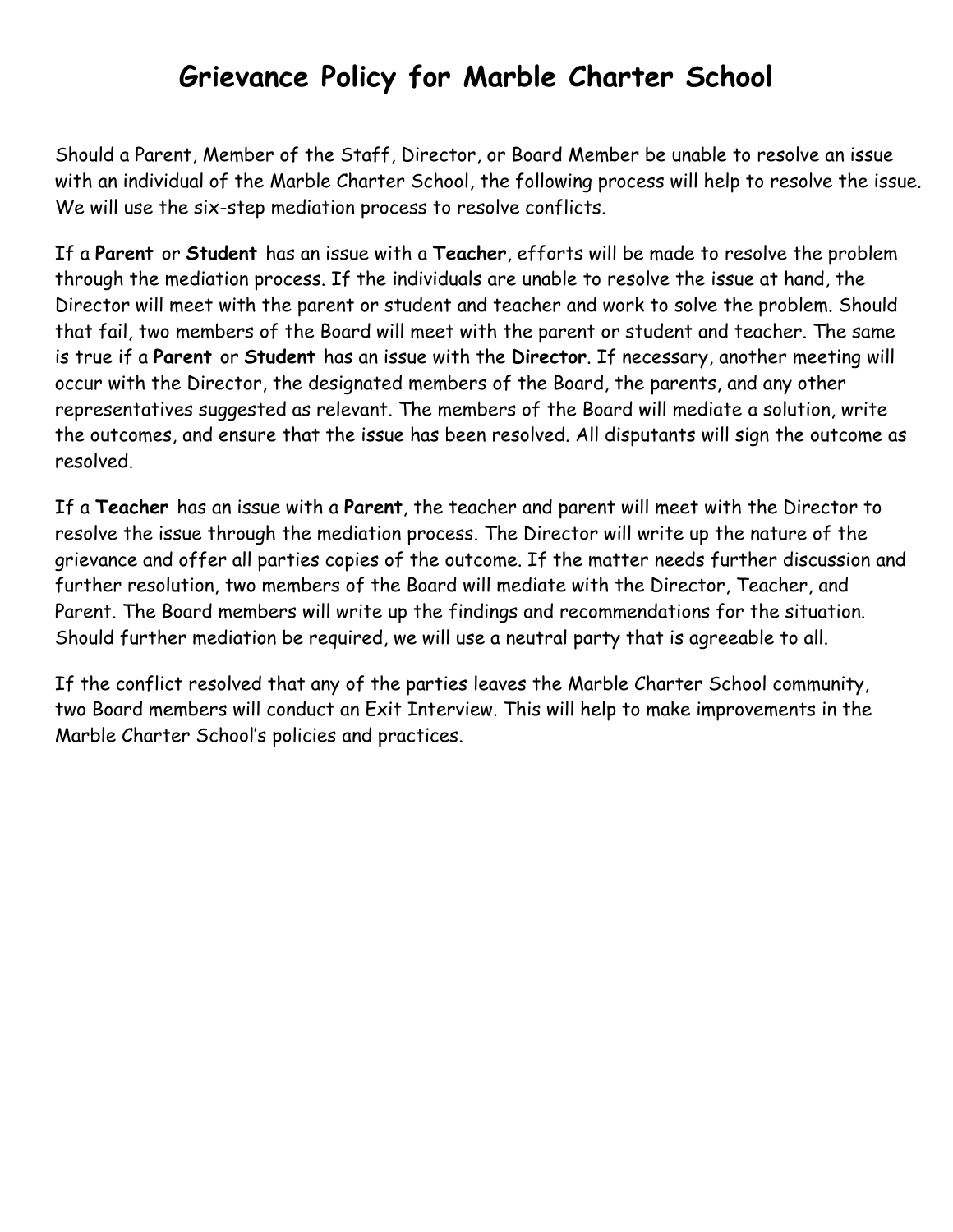### **MCS Attendance Policy**

#### **Give your child every possibility to achieve their highest potential by having them in school, on time. Attendance is a critical factor in academic success!**

Students have a considerable amount to accomplish during the time that they are at school. While some absences are unavoidable, such as illness and emergencies, one of the most supportive aspects of a parent is to have your child in school and ready to learn. Please plan so you can minimize the number of times your child must miss school. Try to schedule routine medical appointments and vacations during our school breaks and staff development days. If your child must miss school, help your child catch up by arranging to pick up homework, and assist with missed assignments. When a child reaches ten absences, a meeting will take place with the parent/guardian, the Director and classroom teacher to discuss solutions to the child's attendance problems. Should there be a continued attendance problem, the parent or guardian will need to meet with the school staff and a school board member.

**Punctuality:** School begins promptly at 8:00 AM. If you drive your child(ren) to school, please have them there by 7:55 AM and help them get settled in and ready to start by 8:00 AM. Tardies are documented daily.

**Please talk to both the Director and classroom teacher if you need to plan a pre-arranged absence for your child. By checking in with us before arranging a family vacation that impacts school time, we can minimize the academic disruption for your child and the school.**

### **MCS Fever Protocol**

*Please refer to the MCS Reopening Guidebook Risk Reduction Tool #1: Health Screening and Risk Reduction Tool #2: Illness Protocol regarding our fever assessment.*

### **Medications - prescription** *or* **over the counter**

If your child needs to take medicine at school a parent must bring the medication to the office, clearly labeled, including dosage instructions.

**Please note:** Students are **NOT** allowed to have/administer their own medications. If your child needs medication at school, it **MUST** be delivered to the office and administered by MCS staff. We are happy to keep personal allergy medicine or other over the counter medicines on hand for your child if they are brought to the office and not in the student's possession.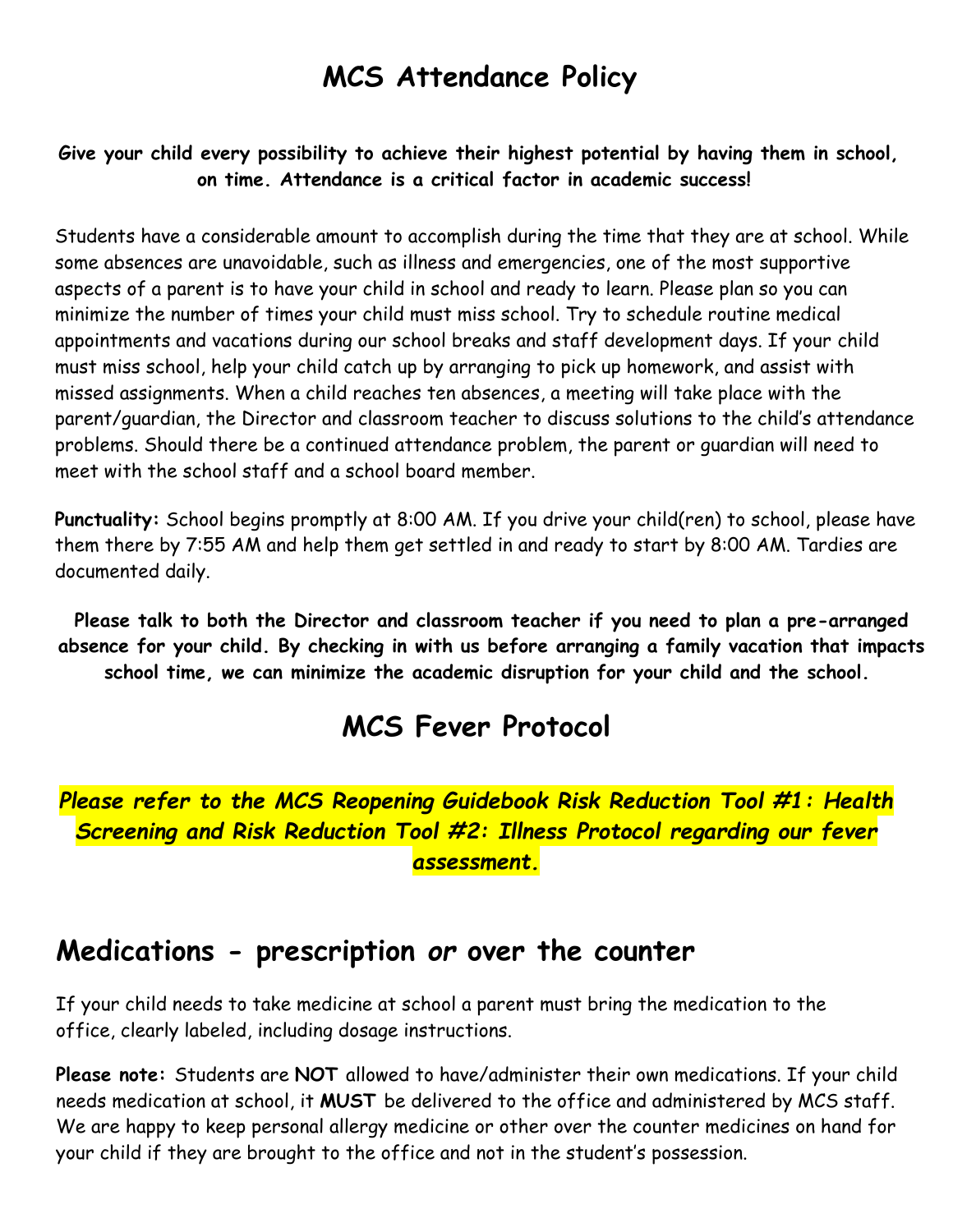#### **ILLNESS POLICY - HOW SICK IS TOO SICK? WHEN TO KEEP YOUR CHILD AT HOME (These guidelines are from the Children's Hospital of Colorado)**

#### **There are three main reasons to keep sick children at home:**

- 1. The child does not feel well enough to take part in normal activities, (such as overly tired, fussy or will not stop crying).
- 2. The child needs more care than teachers and staff can give, and still care for the other children.
- 3. The illness is on this list and staying home is recommended.

#### **Remember, the best way to prevent the spread of infection is through good hand washing.**

#### **Children with the following symptoms or illness should be kept home (excluded) from school:**

| <b>SYMPTOMS</b>                                                                                                                                 | <b>Child Must Be at Home?</b>                                                                                                                                                                               |
|-------------------------------------------------------------------------------------------------------------------------------------------------|-------------------------------------------------------------------------------------------------------------------------------------------------------------------------------------------------------------|
| <b>DIARRHEA</b><br>frequent, loose, or watery stools compared to<br>child's normal ones that are not caused by food<br>or medicine              | Yes - if child looks or acts sick; if child has diarrhea with<br>fever and is not acting normally; if child has diarrhea with<br>vomiting; if child has diarrhea that overflows the diaper or the<br>toilet |
| FEVER with behavior change or other<br>illness. A fever of 99°F or above in babies 4<br>months or younger needs immediate<br>medical attention. | Yes, when the child also has a rash, sore throat, vomiting,<br>diarrhea, behavior changes, stiff neck, difficulty breathing,<br>etc.                                                                        |
| "FLU-LIKE" SYMPTOMS                                                                                                                             |                                                                                                                                                                                                             |
| Fever over 99°F with a cough or sore throat.<br>Other flu symptoms can include tiredness, body<br>aches, vomiting and diarrhea                  | Yes - for at least 24 hours after the fever is gone, without the<br>use of medicine that reduces the fever                                                                                                  |
| <b>COUGHING</b>                                                                                                                                 |                                                                                                                                                                                                             |
| Note: Children with asthma may go to school with<br>a written health care plan and the school is<br>allowed to give them medicine and treatment | Yes - if severe, uncontrolled coughing or wheezing, rapid or<br>difficulty breathing, and medical attention is necessary                                                                                    |
|                                                                                                                                                 |                                                                                                                                                                                                             |
| Mild RESPIRATORY OR COLD SYMPTOMS<br>stuffy nose with clear drainage, sneezing, mild<br>cough                                                   | No - may attend if able to take part in school activities<br>Keep home if symptoms are severe. This includes fever and<br>the child is not acting normally and/or has trouble breathing.                    |
| <b>RASH WITH FEVER</b>                                                                                                                          |                                                                                                                                                                                                             |
| Note: Body rash without fever or behavior<br>changes usually does not need to stay home from<br>school, call the doctor                         | Yes $-$ call the doctor. Any rash that spreads quickly, has<br>open, weeping wounds and/or is not healing should be<br>evaluated                                                                            |
|                                                                                                                                                 | Yes - until vomiting stops or a doctor says it is not                                                                                                                                                       |
| <b>VOMITING</b><br>Throwing up two or more times in the past 24 hrs.                                                                            | contagious. If the child has a recent head injury watch for<br>other signs of illness and for dehydration                                                                                                   |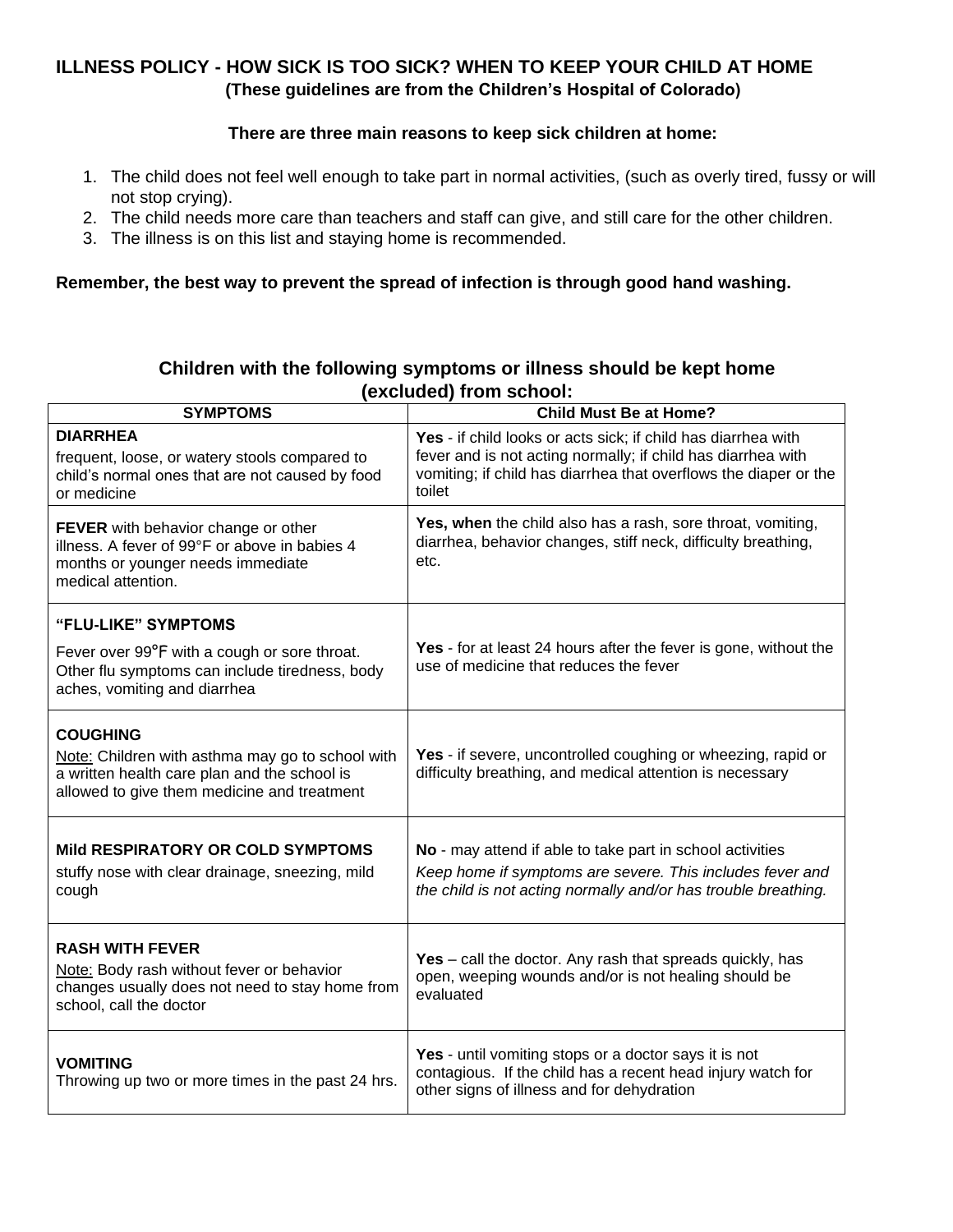| <b>ILLNESS</b>                                                                                                                     | <b>Child Must Be at Home?</b>                                                                                                                                                                                                            |
|------------------------------------------------------------------------------------------------------------------------------------|------------------------------------------------------------------------------------------------------------------------------------------------------------------------------------------------------------------------------------------|
| <b>CHICKEN POX</b>                                                                                                                 | Yes - until blisters have dried and crusted (usually 6<br>days)                                                                                                                                                                          |
| <b>CONJUNCTIVITIS (PINK EYE)</b><br>pink color of eye and thick yellow/green discharge                                             | No (bacterial or viral) - children do not need to stay<br>home unless the child has a fever or behavioral<br>changes. Call the doctor for diagnosis and possible<br>treatment.                                                           |
| <b>CROUP (SEE COUGHING)</b><br>Note: May not need to stay home unless child is not well<br>enough to take part in usual activities | Seek medical advice                                                                                                                                                                                                                      |
| <b>FIFTH'S DISEASE</b>                                                                                                             | No - child is no longer contagious once rash appears                                                                                                                                                                                     |
| HAND FOOT AND MOUTH DISEASE (Coxsackie virus)                                                                                      | No - unless the child has mouth sores, is drooling and<br>is not able to take part in usual activities                                                                                                                                   |
| <b>HEAD LICE OR SCABIES</b>                                                                                                        | Yes - from end of the school day until after first<br>treatment.                                                                                                                                                                         |
| <b>HEPATITIS A</b>                                                                                                                 | Yes - until 1 week after the start of the illness and<br>when able to take part in usual activities                                                                                                                                      |
| <b>HERPES</b>                                                                                                                      | No, unless - the child has open sores that cannot be<br>covered or is drooling uncontrollably                                                                                                                                            |
| <b>IMPETIGO</b>                                                                                                                    | Yes - for 24 hours after starting antibiotics                                                                                                                                                                                            |
| <b>RINGWORM</b>                                                                                                                    | Yes - from end of school until after starting treatment<br>Keep area covered for the first 2 days                                                                                                                                        |
| <b>ROSEOLA</b>                                                                                                                     | Yes $-$ if the child has a fever and rash, call the doctor                                                                                                                                                                               |
| <b>RSV (Respiratory Syncytial Virus)</b>                                                                                           | Staying home is not necessary but is recommended<br>when a child in not well enough to take part in usual<br>activities and/or is experiencing acute respiratory<br>symptoms. Call the doctor. RSV spreads quickly<br>through classrooms |
| <b>STREP THROAT</b>                                                                                                                | Yes - for 24 hours after starting antibiotics and the<br>child can take part in usual activities                                                                                                                                         |
| <b>VACCINE PREVENTABLE DISEASES Measles, Mumps,</b><br>Rubella (German Measles), Pertussis (Whooping Cough)                        | <b>Yes</b> – the doctor says the child is no longer contagious                                                                                                                                                                           |
| <b>YEAST INFECTIONS</b><br>including thrush or Candida diaper rash                                                                 | No - follow good hand washing and hygiene practices                                                                                                                                                                                      |

References

- American Academy of Pediatrics, American Public Health Association, National Resource Center for Health and Safety in Child Care and Early Education. 2011. Caring for our children: National health and safety performance standards; Guidelines for early care and education programs. 3rd edition. Elk Grove Village, IL.
- American Academy of Pediatrics, Managing Infectious Diseases in Child Care and Schools, 3<sup>rd</sup> Edition, Elk Grove Village, IL 2013.
- Colorado Department of Public Health and Environment, Communicable Disease Epidemiology Program, *Infectious Disease in Child Care Settings: Guidelines for Schools and Child Care Providers*, Denver, CO, October 2013.

#### **13123 E. 16th Avenue B 215, Aurora, Colorado 80045 • 303-281-2790**

The School Health Program of Children's Hospital Colorado provides school and childcare health consultation and services in a variety of settings in Colorado. This document has been reviewed and approved by designated staff of Children's Colorado. It is intended to supplement, not replace, medical information provided by the healthcare provider, November 2013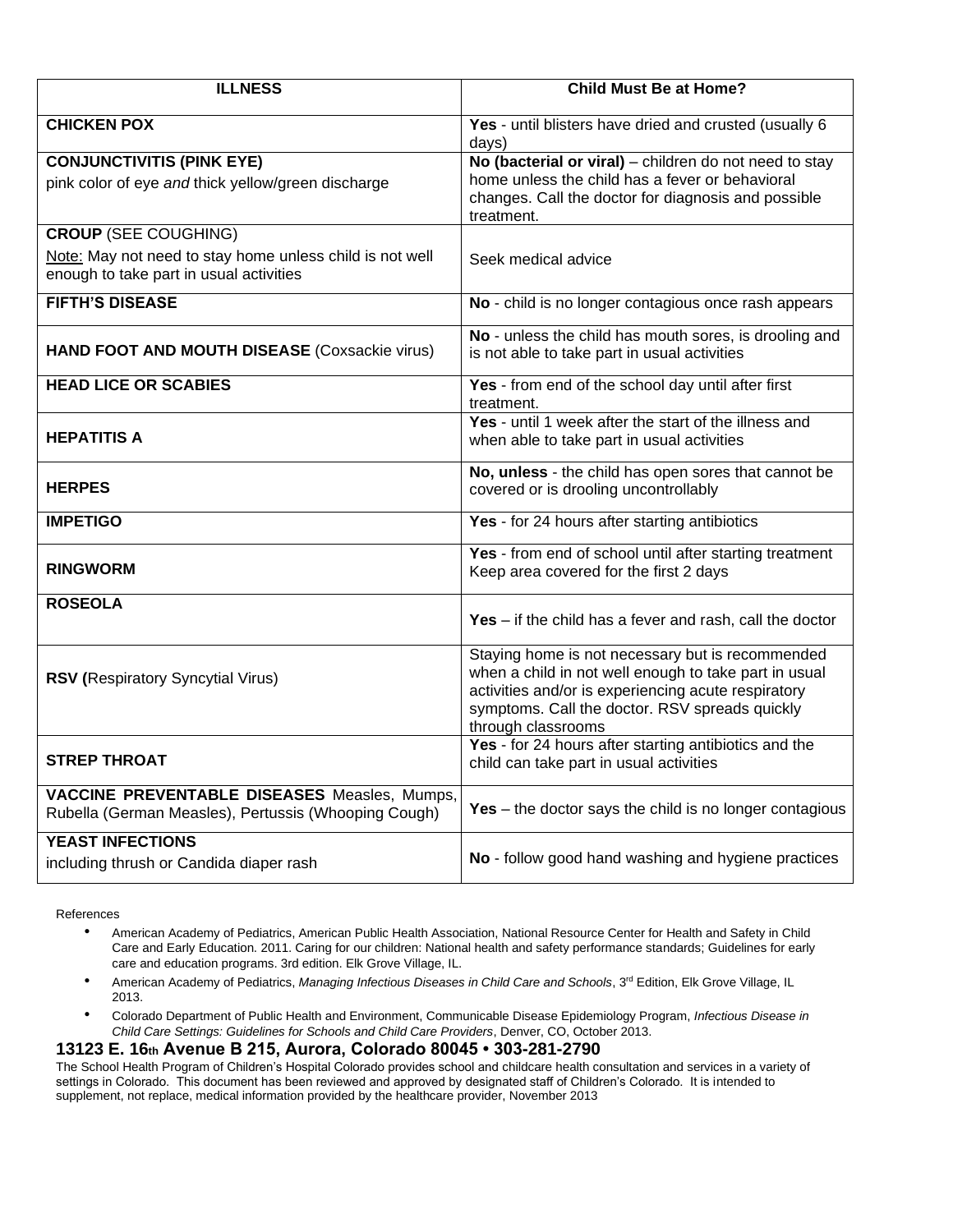### **Electronics Policy**

**Personal electronic devices can distract from the learning process in our school, so we do not allow the use of them during the school day unless a teacher or staff member has given permission for learning purposes**. When you are on the bus you are still under the rules of MCS, and therefore, **electronics are NOT permitted on the MCS buses**. Any electronic devices brought to school **MUST** be given to office staff upon arrival at the school and will be returned to student after dismissal. If there are documented psychological or medical reasons for the device, exceptions may be made. Contact our Director, Amy Rusby, with a signed medical examiners' report.

#### **Student Use of the Internet and Electronic Communications**

#### **(GWSD Policy—please sign the attached "Annual Acceptable Use Agreement" and return to school)**

Use of the Internet and electronic communications require students to think critically, analyze information, write clearly, use problem-solving skills, and hone computer and research skills that employers demand. Use of these tools also encourages an attitude of lifelong learning and offers an opportunity for students to participate in distance learning activities, ask questions of and consult with experts, communicate with other students and individuals, and locate material to meet educational and personal information needs.

The Board believes the educational opportunities inherent in these tools far outweigh the possibility that users may procure material not consistent with the education goals of the district. However, the Internet and electronic communications are fluid environments in which students may access materials and information from many sources, including some that may be harmful to students.

The Board acknowledges that while it is impossible to predict with certainty what information students might locate or come into contact with, it desires to take all reasonable steps to protect students from accessing material and information that is obscene, pornographic or otherwise harmful to minors. Students shall take responsibility for their own use of district computers and information systems.

District shall install and maintain filtering software on district networks in compliance with Children Internet Protection Agency (CIPA).

#### **No expectation of privacy**

District computers and information systems are owned by the district and are always intended for educational purposes. Students shall have no expectation of privacy when using the Internet or electronic communications; this includes e-mail and any personal use. The district reserves the right to monitor, inspect, copy, review and store (at any time and without prior notice) all usage of district computers and information systems, including all Internet and electronic communications access and transmission/receipt of materials and information. All material and information accessed/received through district computers and information systems shall remain the property of the school district.

#### **Unauthorized and unacceptable uses**

Students shall use district computers and information systems in a responsible, efficient, ethical, and legal manner. Because technology and ways of using technology are constantly evolving, every unacceptable use of district computers and computers systems cannot be specifically described in policy. Therefore, computer use is for classroom associated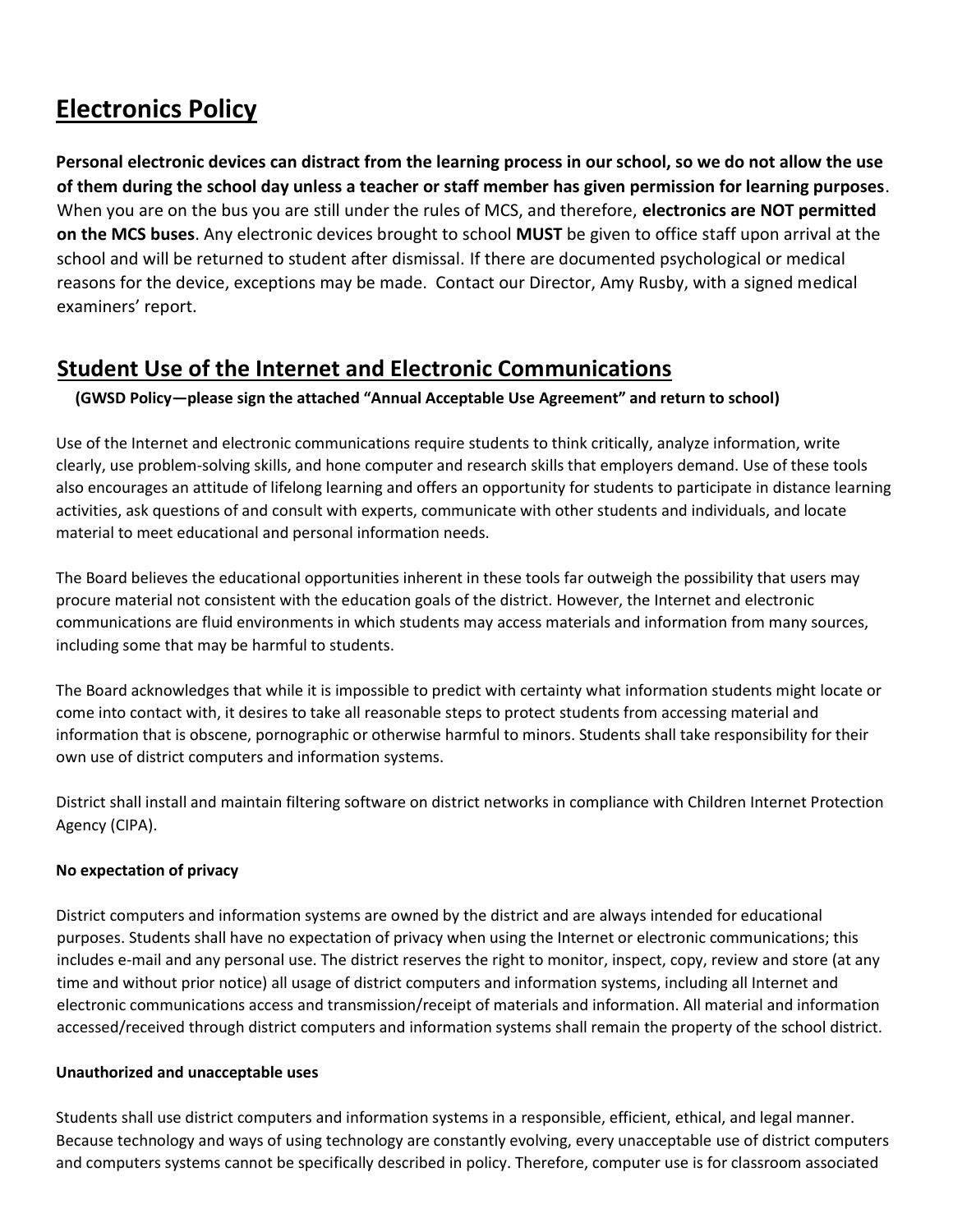and educational purposes only. Student use of the Internet and electronic communications is a privilege, not a right. Failure to follow the use procedures contained in this policy will

#### **(GWSD Policy Continued)**

result in the loss of the privilege to use these tools and may result in school disciplinary action and/or legal action. The school district may deny, revoke, or suspend access to district technology or close accounts at any time.

Students and parents/guardians shall be required to sign the district's Acceptable Use Agreement annually before Internet or electronic communications accounts shall be issued or access shall be allowed.

No student shall access, create, transmit, retransmit, or forward material or information:

- 1. that is not related to district education objectives
- 2. In violation of any federal or state law, including but not limited to copyrighted material and material protected by trade secret
- 3. that promotes violence or advocates destruction of property including, but not limited to, access to information concerning the manufacturing or purchasing of destructive devices or weapons
- 4. that contains pornographic, obscene, or other sexually oriented materials, either as pictures or writings, that are intended to stimulate erotic feelings or appeal to prurient interests in nudity, sex, or excretion
- 5. that harasses, threatens, demeans, or promotes violence or hatred against another person or group of persons with regard to race, color, sex, religion, national origin, age, marital status, disability, or handicap
- 6. for personal profit, financial gain, advertising, commercial transaction, or political purposes
- 7. that plagiarizes the work of another without express consent
- 8. that uses inappropriate or profane language likely to be offensive to others in the school community
- 9. that is knowingly false or could be construed as intending to purposely damage another person's reputation
- 10. that contains personal information about themselves or others, including information protected by confidentiality laws
- 11. that uses another individual's Internet or electronic communications account without written permission from

that individual

- 12. that impersonates another or transmits through an anonymous remailer
- 13. that accesses fee services without specific permission from the system administrator

#### **Security**

Security on district information systems is a high priority. Students who identify a security problem while using the Internet or electronic communications must immediately notify a system administrator. Students should not demonstrate the problem to other users. Logging on to the Internet or electronic communications as a system administrator is prohibited.

Any user identified as a security risk, or as having a history of problems with other information systems, may be denied access to the Internet and electronic communications. Students who violate the terms of this policy may be restricted or denied access to the internet or the districts computer systems.

Students shall not:

- 1. use another person's password or any other identifier
- 2. gain or attempt to gain unauthorized access to district computers or computers systems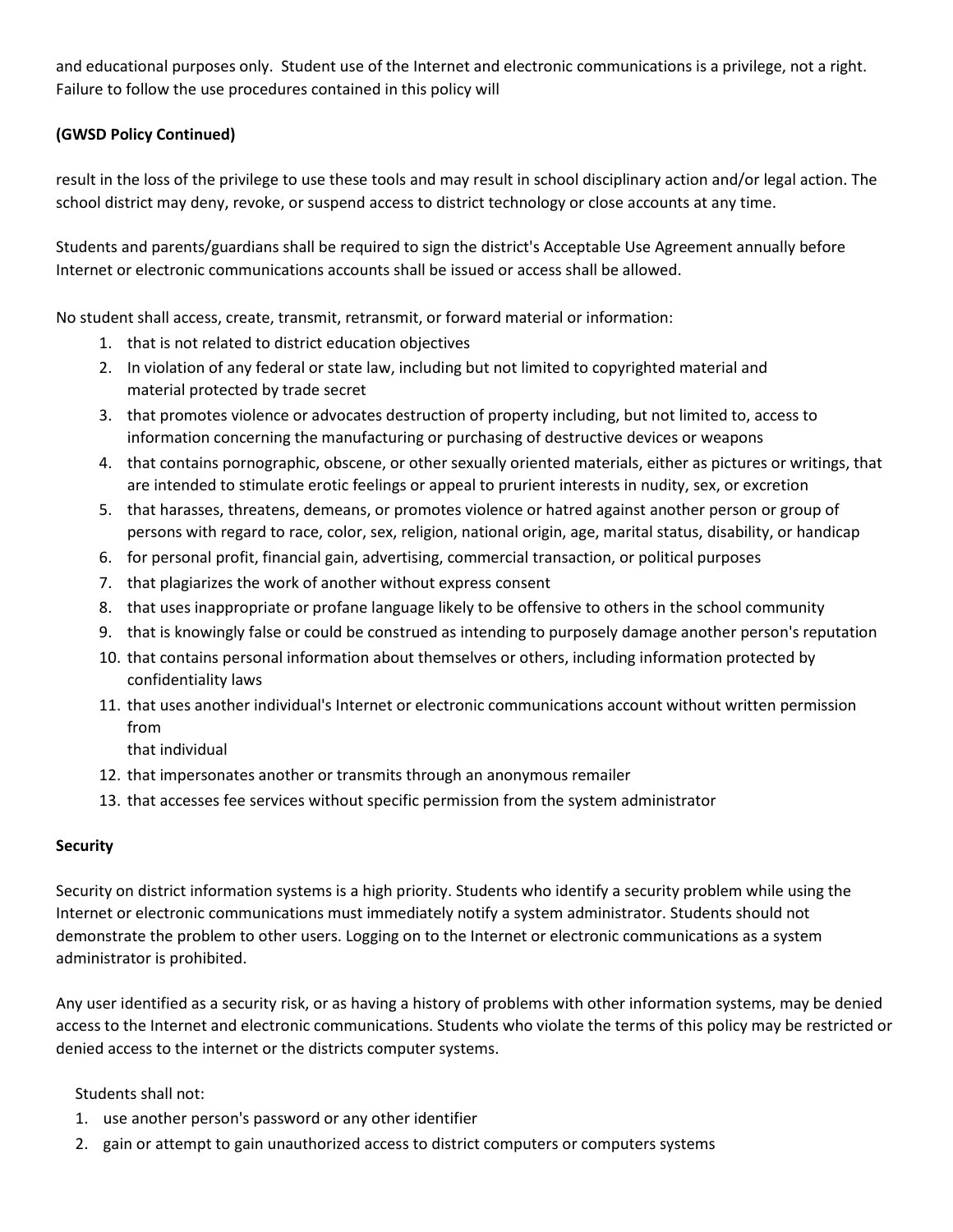3. read, alter, delete, or copy, or attempt to do so, electronic communications of other system users

#### **(GWSD Policy Continued)**

If personal equipment is used at school, software supplied by the district to secure the network must be placed on the equipment. When leaving the district this software must be removed. The software can be obtained from your school technology teacher.

Students shall not reveal personal information, such as home address or phone number, while using the Internet or electronic communications. Without first obtaining permission of the supervising staff member, students shall not use their last name or any other information that might allow another person to locate him or her. Students shall not arrange face-to-face meetings with persons met on the Internet or through electronic communications.

#### **Vandalism**

Vandalism will result in cancellation of privileges and may result in school disciplinary action and/or legal action. Vandalism is defined as any malicious or intentional attempt to harm, destroy, modify, abuse or disrupt the operation of any network within the school district or any network connected to the Internet, the operation of any form of electronic communications, the data contained on any network or electronic communications, the data of another user, the usage by another user, or the district-owned software or hardware. This includes, but is not limited to, the uploading or creation of computer viruses and the use of encryption software.

#### **Assigning student projects and monitoring student use**

The district will make every effort to see that the Internet and electronic communications are used responsibly by students. Administrators, teachers and staff have a professional responsibility to work together to monitor students' use of the Internet and electronic communications, help students develop the intellectual skills needed to discriminate among information sources, to identify information appropriate to their age and developmental levels, and to evaluate and use information to meet their educational goals. Students shall have specifically defined objectives and search strategies prior to accessing material and information on the Internet and through electronic communications**.** 

#### **School district makes no warranties**

The school district makes no warranties of any kind, whether expressed or implied, related to the use of district computers and information systems, including access to the Internet and electronic communications services. Providing access to these services does not imply endorsement by the district of the content, nor does the district make any guarantee as to the accuracy or quality of information received. The School District shall not be responsible for any damages, losses or costs a student suffers in using the Internet and electronic communications. This includes loss of data and service interruptions. Use of any information obtained via the Internet and electronic communications is at the student's own risk**.** 

**Adopted: September 8, 1997 Revised: January 10, 2000 February 10, 2003 September 10, 2007 LEGAL REFS.: 47 U.S.C. 254(h) (Children's Internet Protection Act of 2000) 47U.S.C.231 (Child Online Protection Act of 1998) 20 U.S.C. 6801 et seq. (Elementary and Secondary Education Act) Copyright © Colorado Association of School Boards All rights reserved.**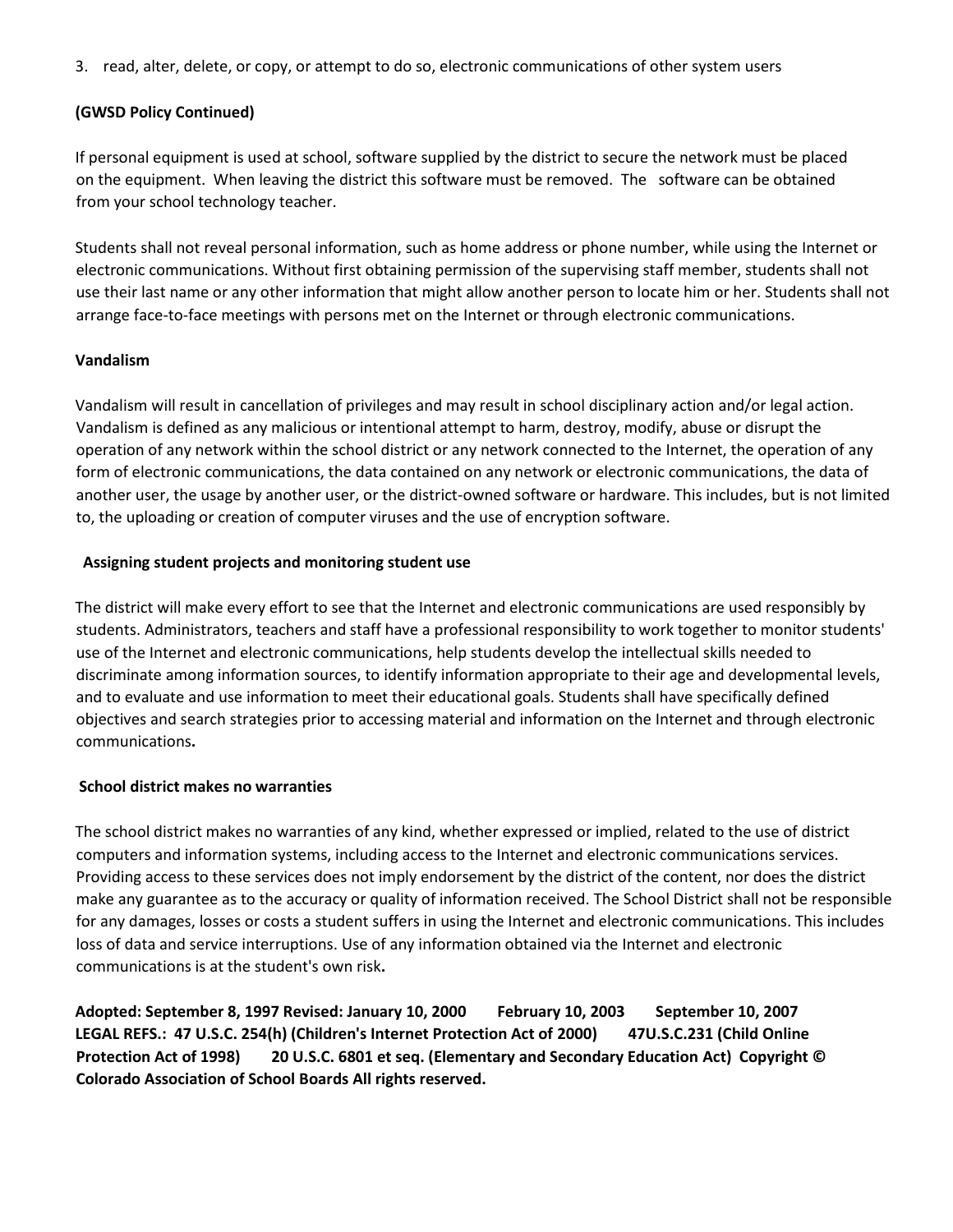### **MARBLE CHARTER SCHOOL RULES & REGULATIONS**

**PLEASE NOTE**: EACH STUDENT AND PARENT IS REQUIRED TO SIGN AN ATTACHED FORM STATING THAT YOU HAVE READ AND UNDERSTOOD THE FOLLOWING RULES & REGULATIONS. THE SIGNATURE FORM WILL BE RETURNED TO THE SCHOOL AND KEPT IN EACH STUDENT'S FILE.

#### **A. GUIDELINES FOR APPROPRIATE BEHAVIOR**

As members of the Marble Charter School Learning Community, parents, teachers, and students commit to:

- Respecting one another regardless of position or role in the School.
- Using the mediation process to resolve issues.
- Encouraging direct communication; go to the person with whom you have an issue.
- Refraining from sharing hearsay and encourage one another to talk to the right person about issues. Learning
- about the strengths of one another in the Learning Community.
- Collaborating and participating!
- Acknowledging one another, respecting time agreements, responsibilities, and student safety in all decisions.
- Protecting the integrity of the School, promoting a positive image of our Learning Community.
- Making our students our collective priority; All our Kids are All our Kids.
- The responsibility for basic character development and self-discipline rightly belongs with the student and his or her parents. Our teachers will work closely with students and parents to see that our school is safe and worthwhile for all students; the teachers expect each parent's active cooperation with this effort.

While at the Marble Charter School, our number one priority for the school is the SAFETY of all the students! Please remember that you are responsible for your actions. The Marble Charter School encourages students to develop selfdiscipline and will hold students responsible for their actions. Our learning environment must be safe for all.

(Student & Parent to initial Appropriate Behavior section on Rules & Regulations signature form)

#### **B. PLAYGROUND RULES**

Our number one priority for the school and the playground is the SAFETY of all students! We want our students to have a fun time, and we must balance students' ideas of fun with judging whether the proposed activity is unduly risky. Playground supervisors (MCS staff) have complete authority to decide on which activities are allowable. We will discuss proposed changes to playground rules, as a whole school, when warranted.

General Playground Rules:

- Be respectful to all students, staff, and visitors
- Do not exclude students from any playground activity
- Treat school property with care
- No running with sticks or any pointed object
- No pretending of weapons or violence (NO games with shooting, stabbing, injuring, etc.)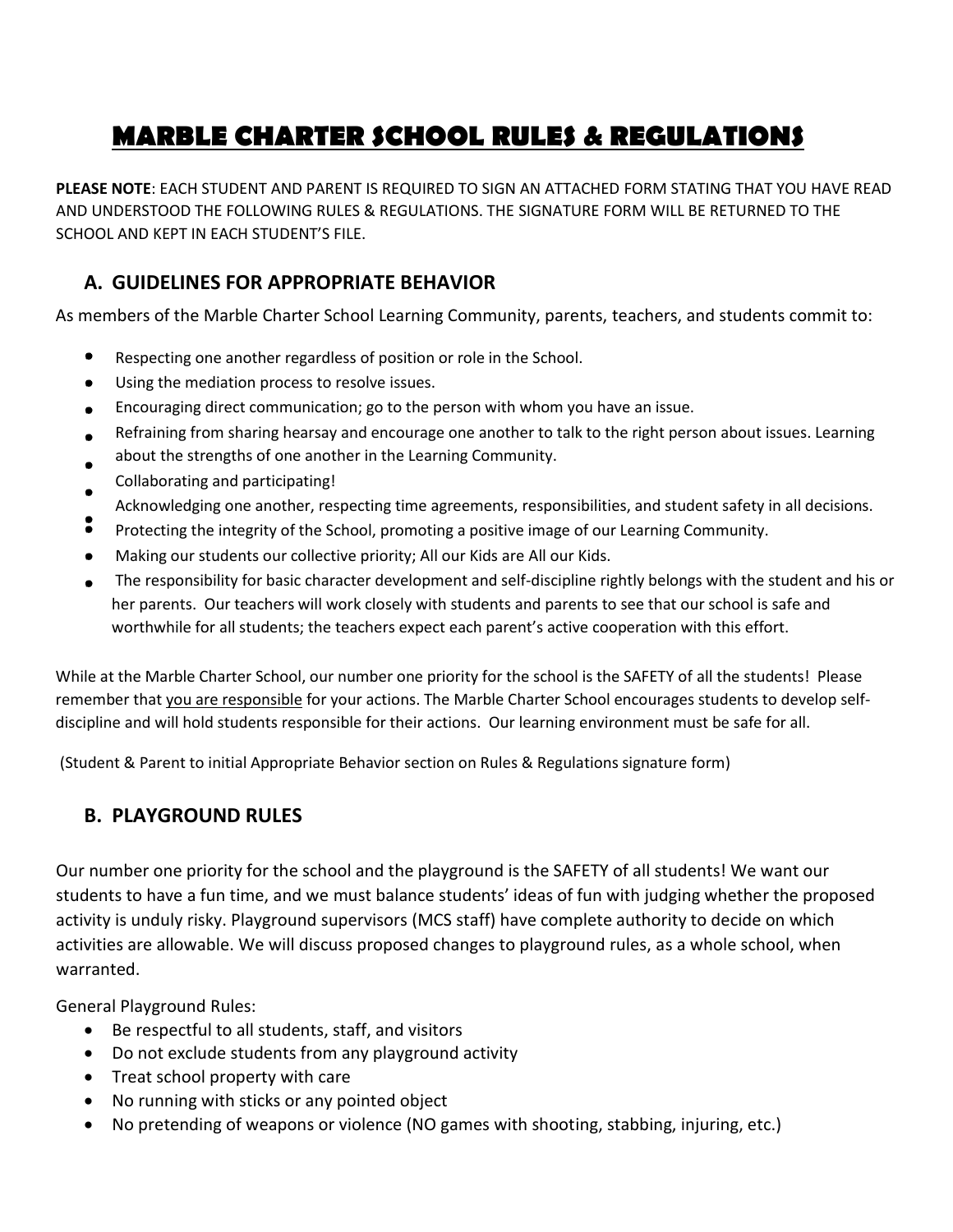#### **(Playground Rules Continued)**

• No throwing of any object, unless it is a part of an athletic game being played be a group Swings:

- Swing forward and backward; no twisting or swinging sideways; one person at a time on swings
- No standing, jumping, or launching yourself from the swing
- If you would like a turn swinging or if someone asks you to let them have a turn if you are swinging, count the next 20 swings and it will be time to switch users.
- No saving swings for another student

#### Play Structure:

- Do not climb on the outside of or up the slide
- No jumping off the top of any apparatus
- No pushing others while on the play structure or at any time

#### Smith Park (Forest):

- Please keep in mind, that this is a town park, which is adjacent to the school. Our students enjoy playing in these woods all year long. Since it is a forest, this park does have more hazards than the playground areas, such as rocks, sticks, and trees to run into.
- Making forts- Allow everyone to participate, NO private clubs or forts
- Do not take material for a fort, unless you have checked with MCS staff person supervising recess
- Stay within park boundaries; If you are unsure of the boundaries, ask or get permission to go beyond them from an MCS staff person that is supervising recess

(Student & Parent to initial Playground Rules section on Rules & Regulations signature form)

#### **C. Bus Riding Instructions for Students**

The student must be at his/her designated stop on time and must stay clear of the roadway until the bus has come to a complete stop. Parental supervision would be appreciated at bus stops. Once the bus has left a stop it will not stop to pick up passengers until the next designated stop. Parents must give permission in writing or by phone for a student to be dropped at a different stop by 2:00 P.M. on the day of the request.

The student will comply with the following rules:

- Observe the same conduct as in the classroom
- Be courteous and use appropriate language
- Will comply with the rules of NO food or drink on the bus
- Will comply with the rules of NO electronics on the bus
- Will throw away trash in the trashcan provided
- Will cooperate with the bus driver
- Tobacco products are prohibited
- Will not be destructive to school property or another students' property
- Will stay properly seated and keep head, hands and feet, and all possessions inside of the bus
- The bus driver has the authority to assign seats